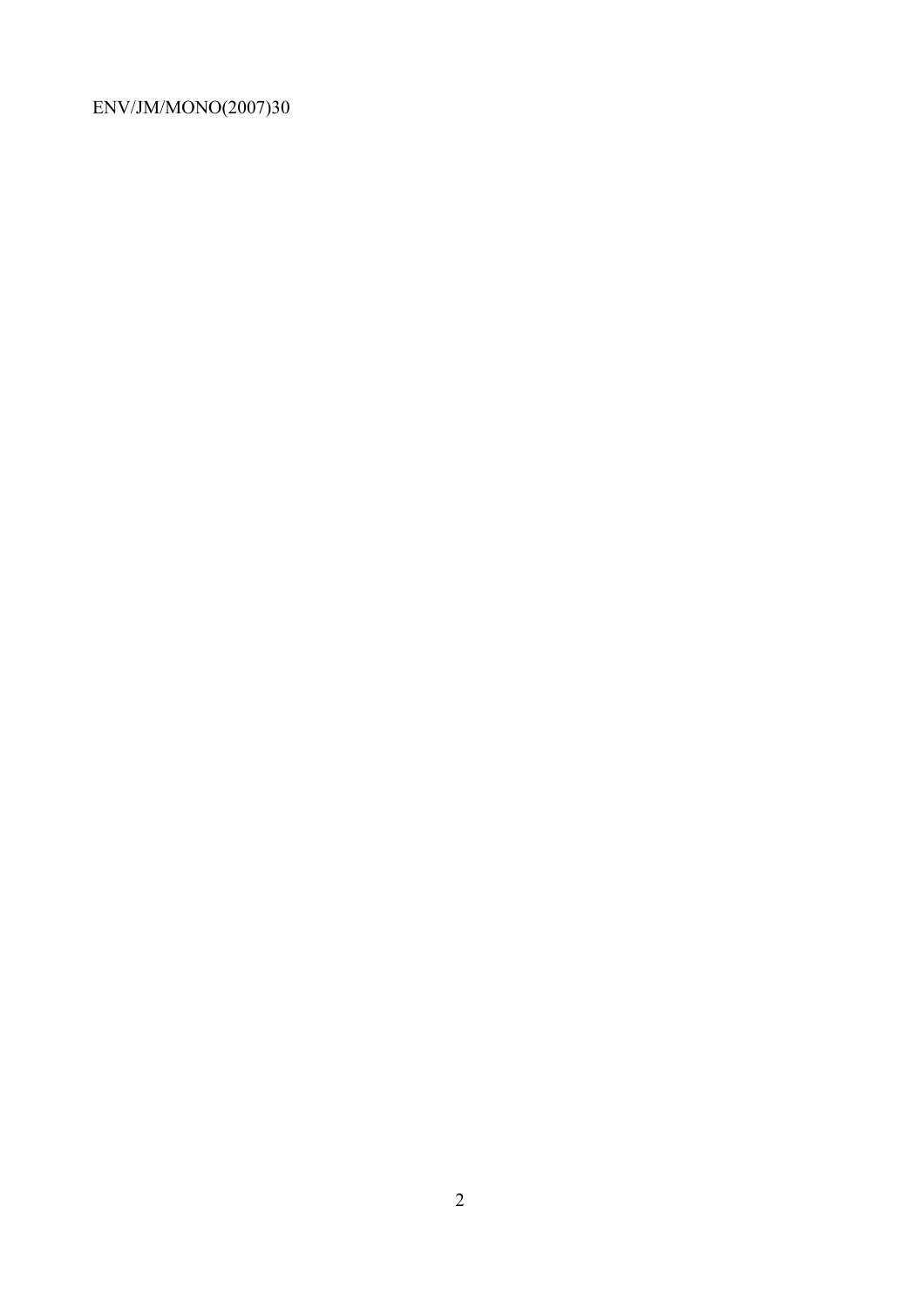# **OECD Environment Health and Safety Publications**

# **Series on Testing and Assessment**

**No. 81** 

# SUMMARY REPORT OF THE VALIDATION PEER REVIEW FOR THE UPDATED TEST GUIDELINE 407, AND AGREEMENT OF THE WORKING GROUP OF THE NATIONAL COORDINATORS OF THE TEST GUIDELINES PROGRAMME ON THE FOLLOW-UP OF THIS REPORT



INTER-ORGANIZATION PROGRAMME FOR THE SOUND MANAGEMENT OF CHEMICALS

A cooperative agreement among UNEP, ILO, FAO, WHO, UNIDO, UNITAR and OECD

**Environment Directorate ORGANISATION FOR ECONOMIC CO-OPERATION AND DEVELOPMENT** 

**Paris 2007**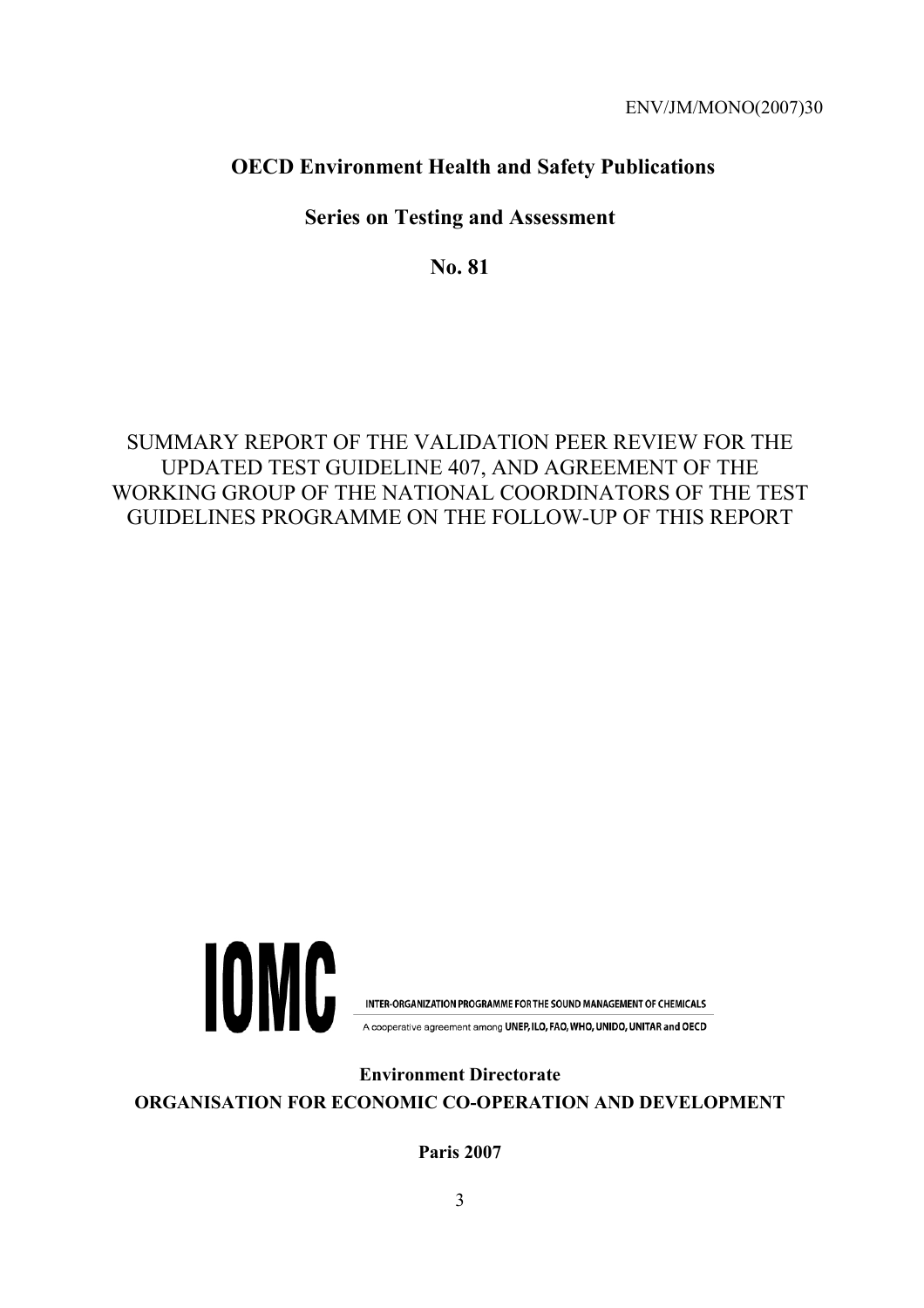#### **Also published in the Series on Testing and Assessment:**

No. 1, *Guidance Document for the Development of OECD Guidelines for Testing of Chemicals (1993; reformatted 1995, revised 2006)*

No. 2, *Detailed Review Paper on Biodegradability Testing (1995)*

No. 3, *Guidance Document for Aquatic Effects Assessment (1995)* 

No. 4, *Report of the OECD Workshop on Environmental Hazard/Risk Assessment (1995)*

No. 5, *Report of the SETAC/OECD Workshop on Avian Toxicity Testing (1996)*

No. 6, *Report of the Final Ring-test of the Daphnia magna Reproduction Test (1997)*

No. 7, *Guidance Document on Direct Phototransformation of Chemicals in Water (1997)* 

No. 8, *Report of the OECD Workshop on Sharing Information about New Industrial Chemicals Assessment (1997)*

No. 9, *Guidance Document for the Conduct of Studies of Occupational Exposure to Pesticides during Agricultural Application (1997)*

No. 10, *Report of the OECD Workshop on Statistical Analysis of Aquatic Toxicity Data (1998)*

No. 11, *Detailed Review Paper on Aquatic Testing Methods for Pesticides and industrial Chemicals (1998)*

No. 12, *Detailed Review Document on Classification Systems for Germ Cell Mutagenicity in OECD Member Countries (1998)*

No. 13, *Detailed Review Document on Classification Systems for Sensitising Substances in OECD Member Countries 1998)*

No. 14, *Detailed Review Document on Classification Systems for Eye Irritation/Corrosion in OECD Member Countries (1998)*

No. 15, *Detailed Review Document on Classification Systems for Reproductive Toxicity in OECD Member Countries (1998)*

No. 16, *Detailed Review Document on Classification Systems for Skin Irritation/Corrosion in OECD Member Countries (1998)*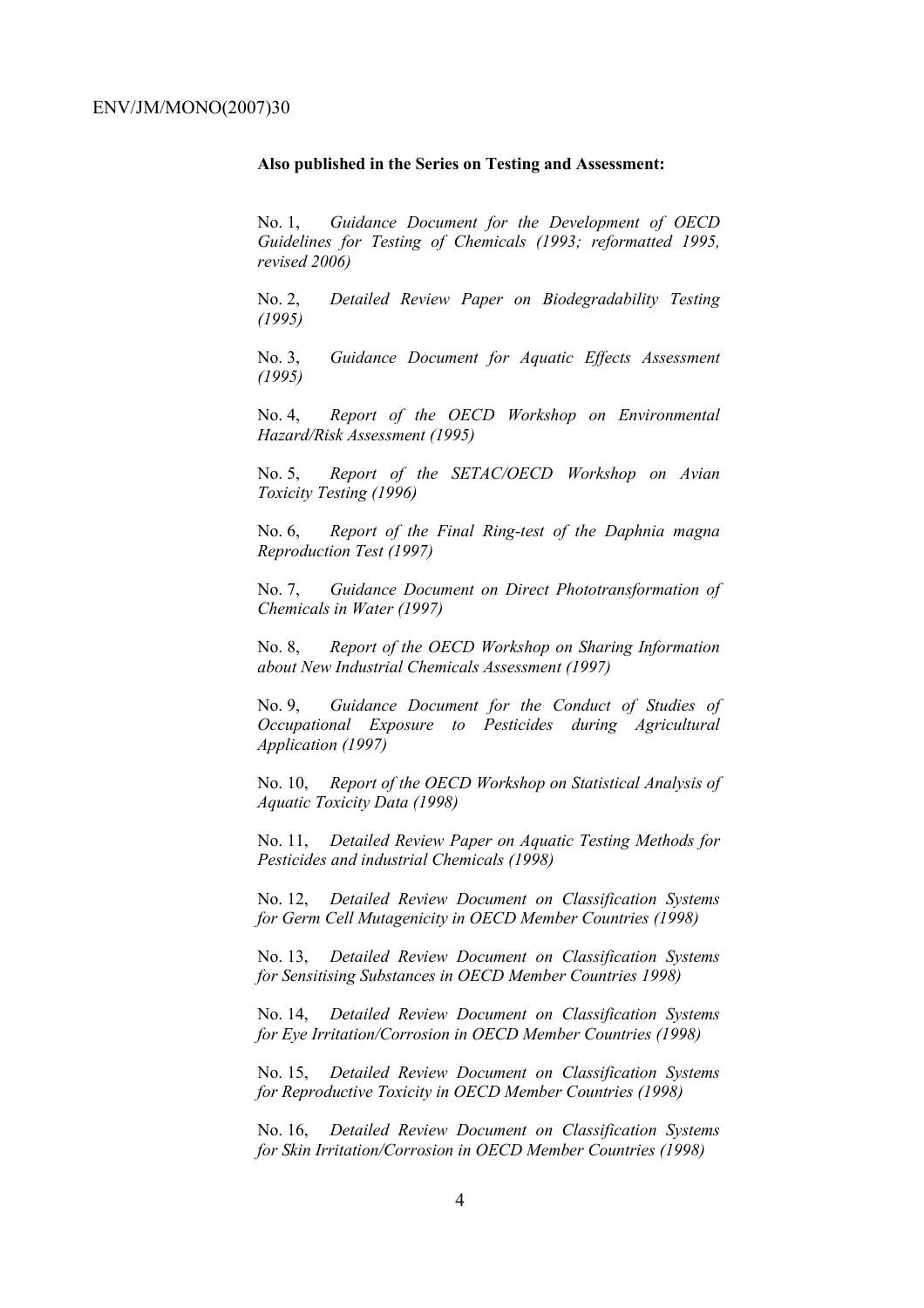No. 17, *Environmental Exposure Assessment Strategies for Existing Industrial Chemicals in OECD Member Countries (1999)*

No. 18, *Report of the OECD Workshop on Improving the Use of Monitoring Data in the Exposure Assessment of Industrial Chemicals (2000)*

No. 19, *Guidance Document on the Recognition, Assessment and Use of Clinical Signs as Humane Endpoints for Experimental Animals used in Safety Evaluation (1999)*

No. 20, *Revised Draft Guidance Document for Neurotoxicity Testing (2004)*

No. 21, *Detailed Review Paper: Appraisal of Test Methods for Sex Hormone Disrupting Chemicals (2000)*

No. 22, *Guidance Document for the Performance of Out-door Monolith Lysimeter Studies (2000)*

No. 23, *Guidance Document on Aquatic Toxicity Testing of Difficult Substances and Mixtures (2000)*

No. 24, *Guidance Document on Acute Oral Toxicity Testing (2001)*

No. 25, *Detailed Review Document on Hazard Classification Systems for Specifics Target Organ Systemic Toxicity Repeated Exposure in OECD Member Countries (2001)*

No. 26, *Revised Analysis of Responses Received from Member Countries to the Questionnaire on Regulatory Acute Toxicity Data Needs (2001)*

No 27, *Guidance Document on the Use of the Harmonised System for the Classification of Chemicals Which are Hazardous for the Aquatic Environment (2001)*

No 28, *Guidance Document for the Conduct of Skin Absorption Studies (2004)*

No 29, *Guidance Document on Transformation/Dissolution of Metals and Metal Compounds in Aqueous Media (2001)*

No 30, *Detailed Review Document on Hazard Classification Systems for Mixtures (2001)*

No 31, *Detailed Review Paper on Non-Genotoxic Carcinogens Detection: The Performance of In-Vitro Cell Transformation Assays (2007)*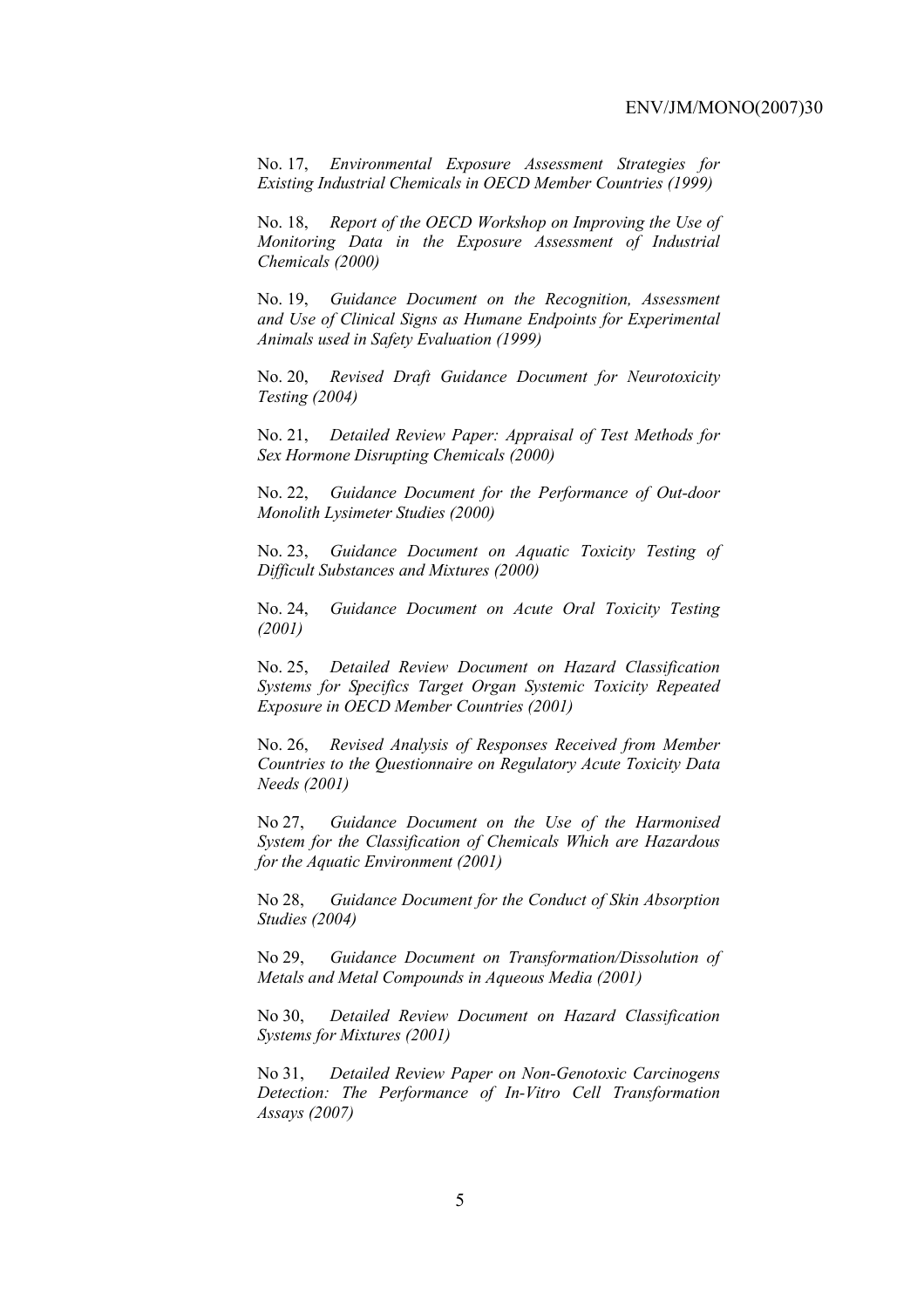No. 32, *Guidance Notes for Analysis and Evaluation of Repeat-Dose Toxicity Studies (2000)*

No. 33, *Harmonised Integrated Classification System for Human Health and Environmental Hazards of Chemical Substances and Mixtures (2001)*

No. 34, *Guidance Document on the Development, Validation and Regulatory Acceptance of New and Updated Internationally Acceptable Test Methods in Hazard Assessment (2005)*

No. 35, *Guidance notes for analysis and evaluation of chronic toxicity and carcinogenicity studies (2002)*

No. 36, *Report of the OECD/UNEP Workshop on the use of Multimedia Models for estimating overall Environmental Persistence and long range Transport in the context of PBTS/POPS Assessment (2002)*

No. 37, *Detailed Review Document on Classification Systems for Substances Which Pose an Aspiration Hazard (2002)*

No. 38, *Detailed Background Review of the Uterotrophic Assay Summary of the Available Literature in Support of the Project of the OECD Task Force on Endocrine Disrupters Testing and Assessment (EDTA) to Standardise and Validate the Uterotrophic Assay (2003)*

No. 39, *Guidance Document on Acute Inhalation Toxicity Testing (in preparation)*

No. 40, *Detailed Review Document on Classification in OECD Member Countries of Substances and Mixtures Which Cause Respiratory Tract Irritation and Corrosion (2003)*

No. 41, *Detailed Review Document on Classification in OECD Member Countries of Substances and Mixtures which in Contact with Water Release Toxic Gases (2003)*

No. 42, *Guidance Document on Reporting Summary Information on Environmental, Occupational and Consumer Exposure (2003)*

No. 43, *Draft Guidance Document on Reproductive Toxicity Testing and Assessment (in preparation)*

No. 44, *Description of Selected Key Generic Terms Used in Chemical Hazard/Risk Assessment (2003)* 

No. 45, *Guidance Document on the Use of Multimedia Models for Estimating Overall Environmental Persistence and Long-range Transport (2004)*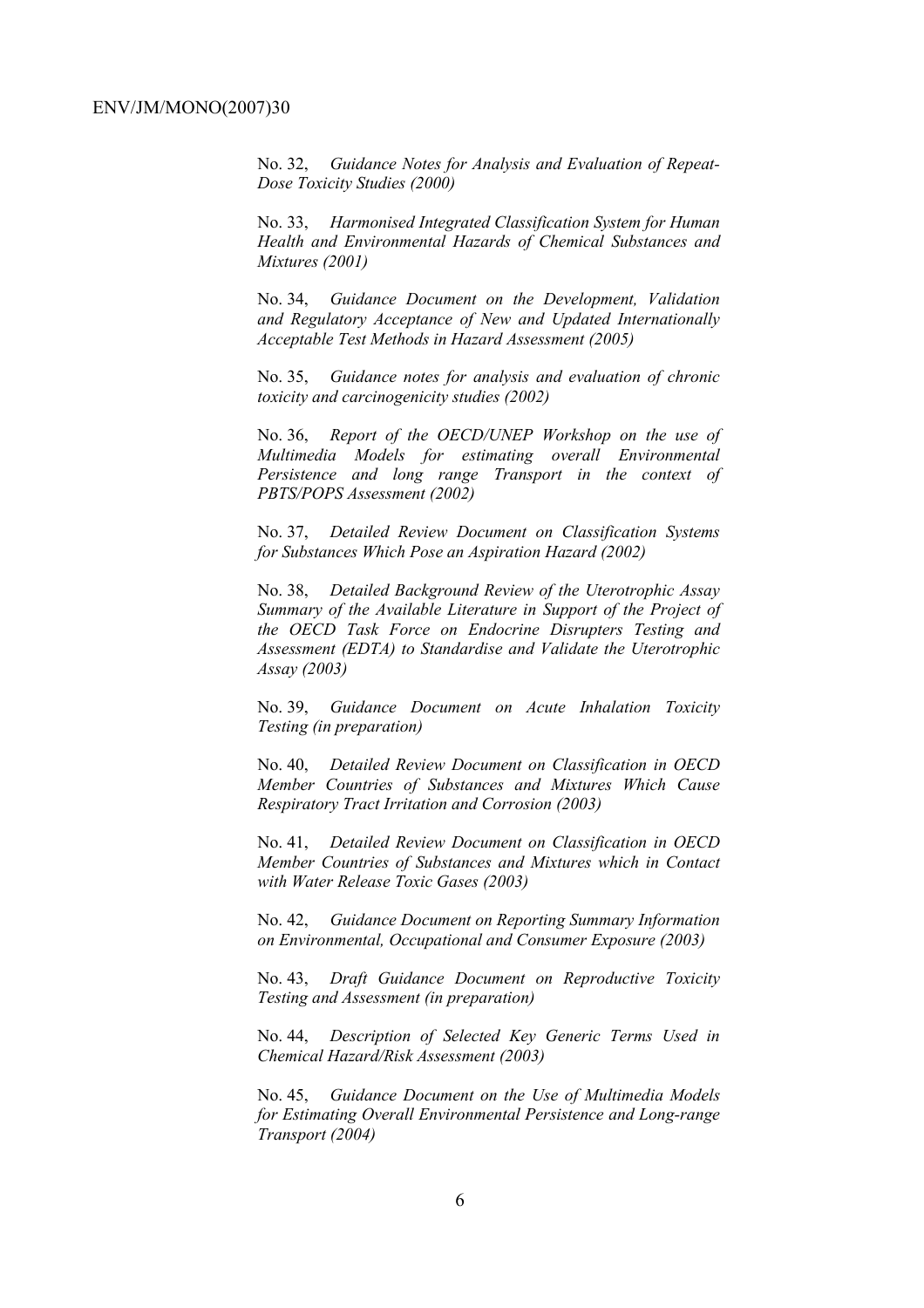No. 46*, Detailed Review Paper on Amphibian Metamorphosis Assay for the Detection of Thyroid Active Substances (2004)* 

No. 47, *Detailed Review Paper on Fish Screening Assays for the Detection of Endocrine Active Substances (2004)* 

No. 48, *New Chemical Assessment Comparisons and Implications for Work Sharing (2004)* 

No. 49, *Report from the Expert Group on (Quantitative) Structure-Activity Relationships [(Q)SARs] on the Principles for the Validation of (Q)SARs (2004)* 

No. 50, *Report of the OECD/IPCS Workshop on Toxicogenomics (2005)* 

No. 51, *Approaches to Exposure Assessment in OECD Member Countries: Report from the Policy Dialogue on Exposure Assessment in June 2005 (2006)* 

No. 52, *Comparison of emission estimation methods used in Pollutant Release and Transfer Registers (PRTRs) and Emission Scenario Documents (ESDs): Case study of pulp and paper and textile sectors (2006)* 

No. 53, *Guidance Document on Simulated Freshwater Lentic Field Tests (Outdoor Microcosms and Mesocosms) (2006)* 

No. 54*, Current Approaches in the Statistical Analysis of Ecotoxicity Data: A Guidance to Application (2006)* 

No. 55, *Detailed Review Paper on Aquatic Arthropods in Life Cycle Toxicity Tests with an Emphasis on Developmental, Reproductive and Endocrine Disruptive Effects (2006)* 

No. 56, *Guidance Document on the Breakdown of Organic Matter in Litter Bags (2006)* 

No. 57, *Detailed Review Paper on Thyroid Hormone Disruption Assays (2006)* 

No. 58, *Report on the Regulatory Uses and Applications in OECD Member Countries of (Quantitative) Structure-Activity Relationship [(Q)SAR] Models in the Assessment of New and Existing Chemicals (2006)* 

No. 59, *Report of the Validation of the Updated Test Guideline 407: Repeat Dose 28-Day Oral Toxicity Study in Laboratory Rats (2006)*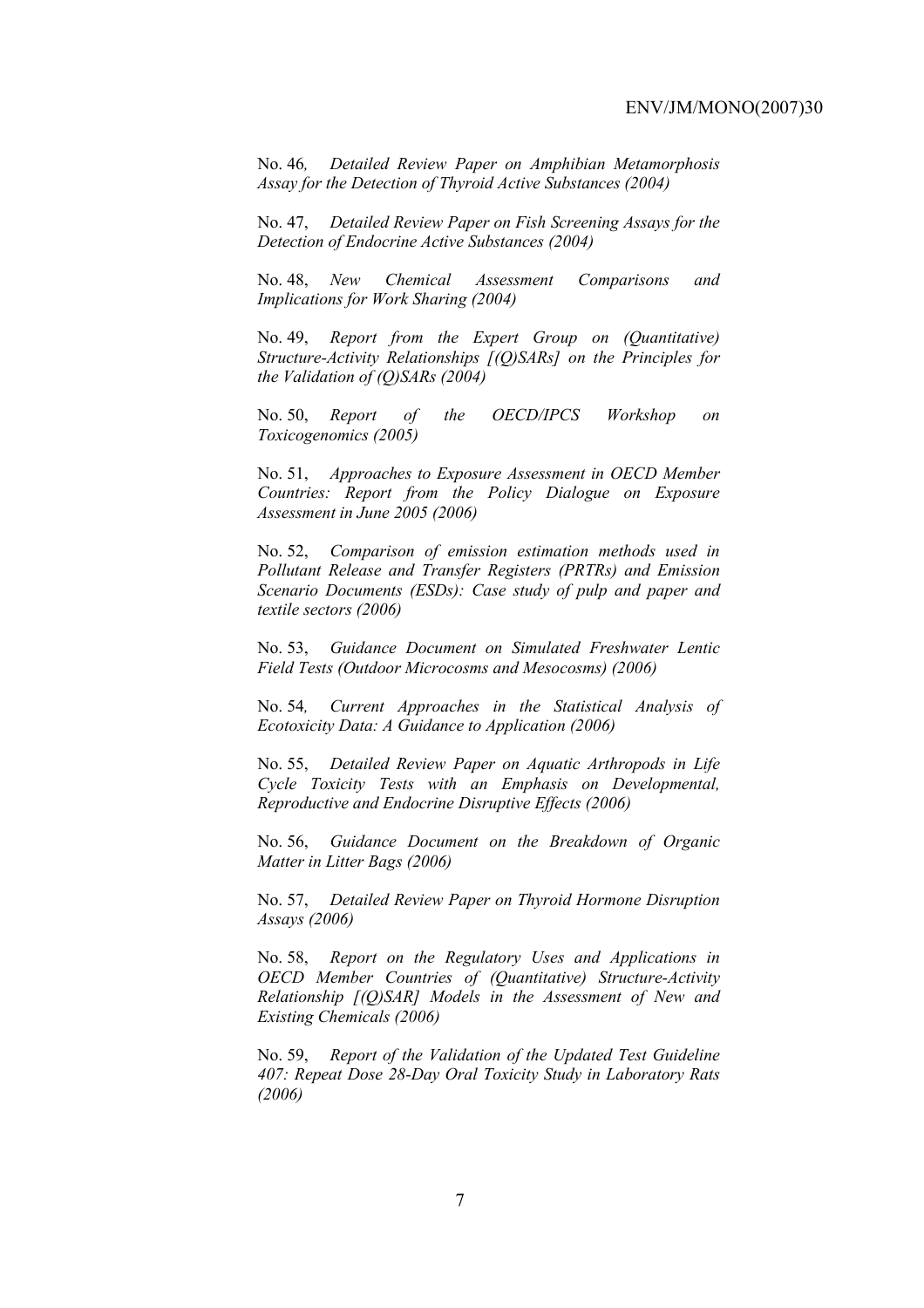No. 60, *Report of the Initial Work Towards the Validation of the 21-Day Fish Screening Assay for the Detection of Endocrine Active Substances (Phase 1A) (2006)* 

No. 61, *Report of the Validation of the 21-Day Fish Screening Assay fort he Detection of Endocrine Active Substances (Phase 1B) (2006)* 

No. 62, *Final OECD Report of the Initial Work Towards the Validation of the Rat Hershberger Assay : Phase-1, Androgenic Response to Testosterone Propionate, and Anti-Androgenic Effects of Flutamide (2006)* 

No. 63, *Guidance Document on the Definition of Residue (2006)* 

No. 64, *Guidance Document on Overview of Residue Chemistry Studies (2006)* 

No. 65, *OECD Report of the Initial Work Towards the Validation of the Rodent Utertrophic Assay - Phase 1 (2006)* 

No. 66, *OECD Report of the Validation of the Rodent Uterotrophic Bioassay: Phase 2. Testing of Potent and Weak Oestrogen Agonists by Multiple Laboratories (2006)* 

No. 67, *Additional data supporting the Test Guideline on the Uterotrophic Bioassay in rodents (draft)* 

No. 68, *Summary Report of the Uterotrophic Bioassay Peer Review Panel, including Agreement of the Working Group of the National Coordinators of the Test Guidelines Programme on the follow up of this report (2006)* 

No. 69, *Guidance Document on the Validation of (Quantitative) Structure-Activity Relationship [(Q)SAR] Models (2007)* 

No. 70, *Report on the Preparation of GHS Implementation by the OECD Countries (2007)*

No. 71, *Guidance Document on the Uterotrophic Bioassay - Procedure to Test for Antioestrogenicity (2007)*

No. 72, *Guidance Document on Pesticide Residue Analytical Methods (2007)* 

No. 73, *Report of the Validation of the Rat Hershberger Assay: Phase 3: Coded Testing of Androgen Agonists, Androgen Antagonists and Negative Reference Chemicals by Multiple Laboratories. Surgical Castrate Model Protocol (2007)* 

No. 74, *Detailed Review Paper for Avian Two-generation Toxicity Testing (2007)*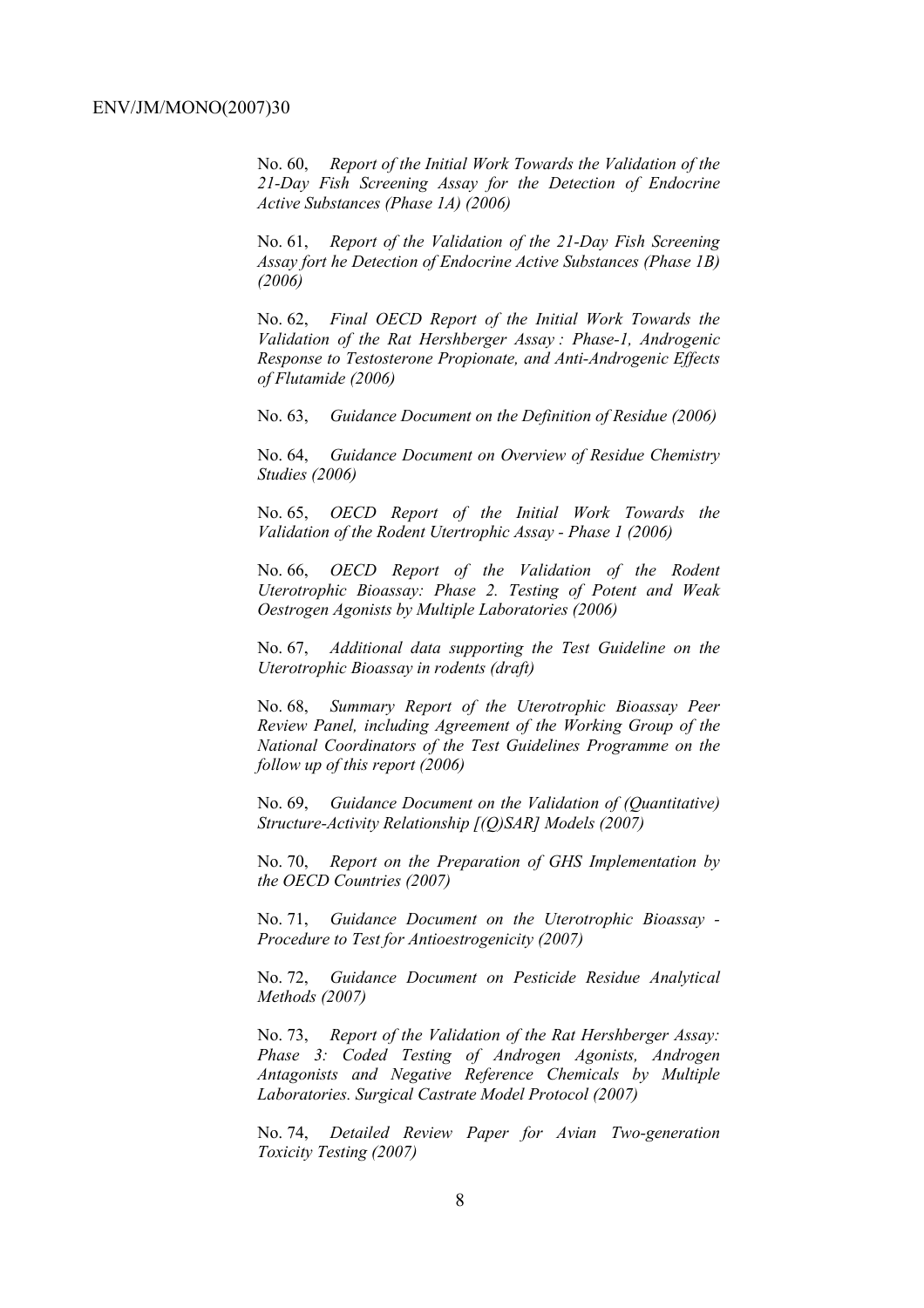No. 75, *Guidance Document on the Honey Bee (Apis Mellifera L.) Brood test Under Semi-field Conditions (2007)* 

No. 76, *Final Report of the Validation of the Amphibian Metamorphosis Assay for the Detection of Thyroid Active Substances: Phase 1 - Optimisation of the Test Protocol (2007)* 

No. 77, *Final Report of the Validation of the Amphibian Metamorphosis Assay: Phase 2 - Multi-chemical Interlaboratory Study (2007)* 

No. 78, *Final report of the Validation of the 21-day Fish Screening Assay for the Detection of Endocrine Active Substances. Phase 2: Testing Negative Substances (2007)* 

No. 79, *Validation Report of the Full Life-cycle Test with the Harpacticoid Copepods Nitocra Spinipes and Amphiascus Tenuiremis and the Calanoid Copepod Acartia Tonsa - Phase 1 (2007)* 

No. 80, *Guidance on Grouping of Chemicals (2007)* 

No.81*, Summary Report of the Validation Peer Review for the Updated Test Guideline 407, and Agreement of the Working Group of National Coordinators of the Test Guidelines Programme on the follow-up of this report (2007)* 

#### **© OECD 2007**

Applications for permission to reproduce or translate all or part of this material should be made to: Head of Publications Service, OECD, 2 rue André-Pascal, 75775 Paris Cedex 16, France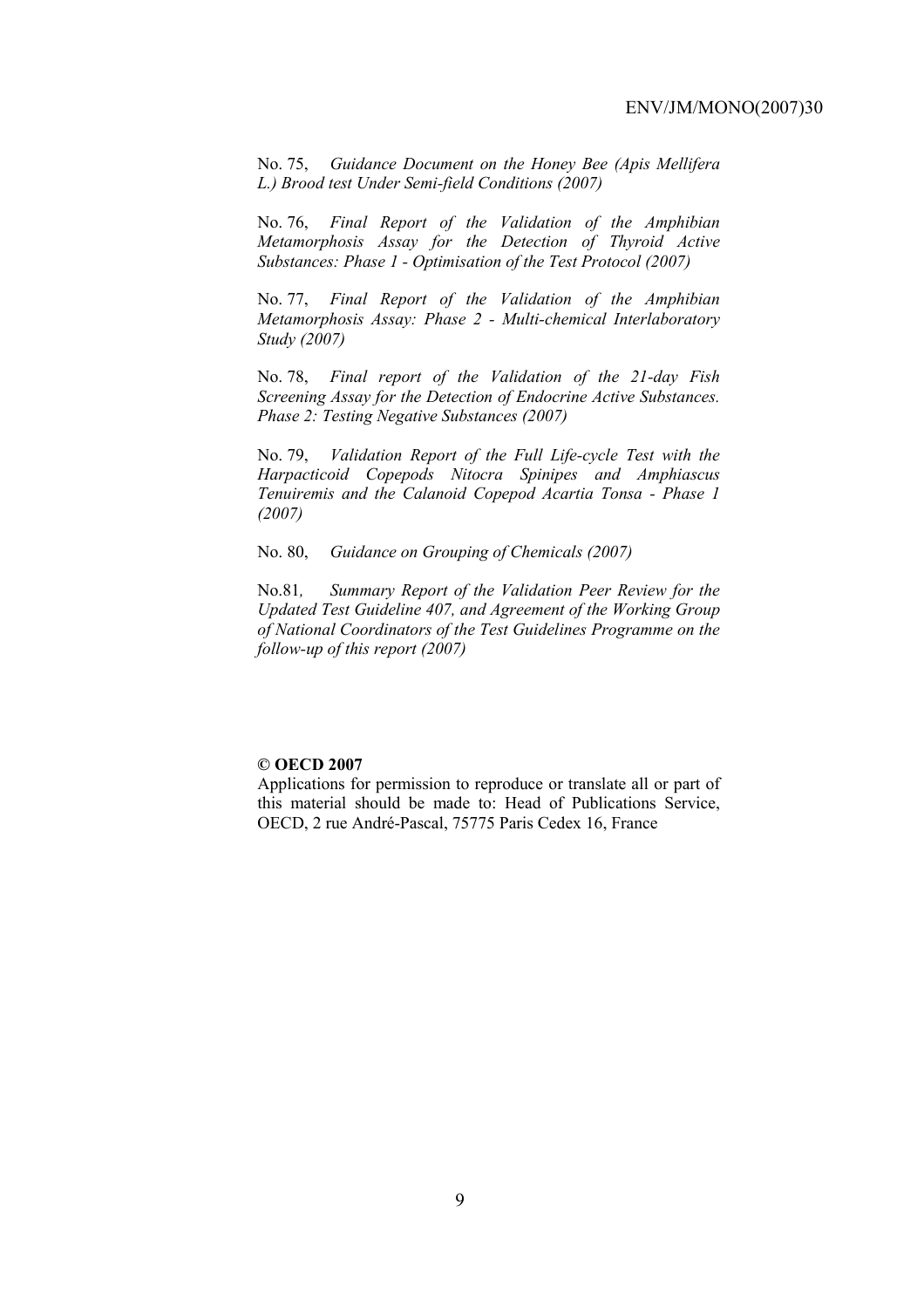# **About the OECD**

The Organisation for Economic Co-operation and Development (OECD) is an intergovernmental organisation in which representatives of 30 industrialised countries in North America, Europe and the Asia and Pacific region, as well as the European Commission, meet to co-ordinate and harmonise policies, discuss issues of mutual concern, and work together to respond to international problems. Most of the OECD's work is carried out by more than 200 specialised committees and working groups composed of member country delegates. Observers from several countries with special status at the OECD, and from interested international organisations, attend many of the OECD's workshops and other meetings. Committees and working groups are served by the OECD Secretariat, located in Paris, France, which is organised into directorates and divisions.

The Environment, Health and Safety Division publishes free-of-charge documents in ten different series: **Testing and Assessment**; **Good Laboratory Practice and Compliance Monitoring**; **Pesticides and Biocides**; **Risk Management**; **Harmonisation of Regulatory Oversight in Biotechnology**; **Safety of Novel Foods and Feeds; Chemical Accidents; Pollutant Release and Transfer Registers; Emission Scenario Documents; and the Safety of Manufactured Nanomaterials.** More information about the Environment, Health and Safety Programme and EHS publications is available on the OECD's World Wide Web site (http://www.oecd.org/ehs/).

*This publication was produced within the framework of the Inter-Organisation Programme for the Sound Management of Chemicals (IOMC).* 

**The Inter-Organisation Programme for the Sound Management of Chemicals (IOMC) was established in 1995 following recommendations made by the 1992 UN Conference on Environment and Development to strengthen co-operation and increase international co-ordination in the field of chemical safety. The participating organisations are FAO, ILO, OECD, UNEP, UNIDO, UNITAR and WHO. The World Bank and UNDP are observers. The purpose of the IOMC is to promote co-ordination of the policies and activities pursued by the Participating Organisations, jointly or separately, to achieve the sound management of chemicals in relation to human health and the environment.**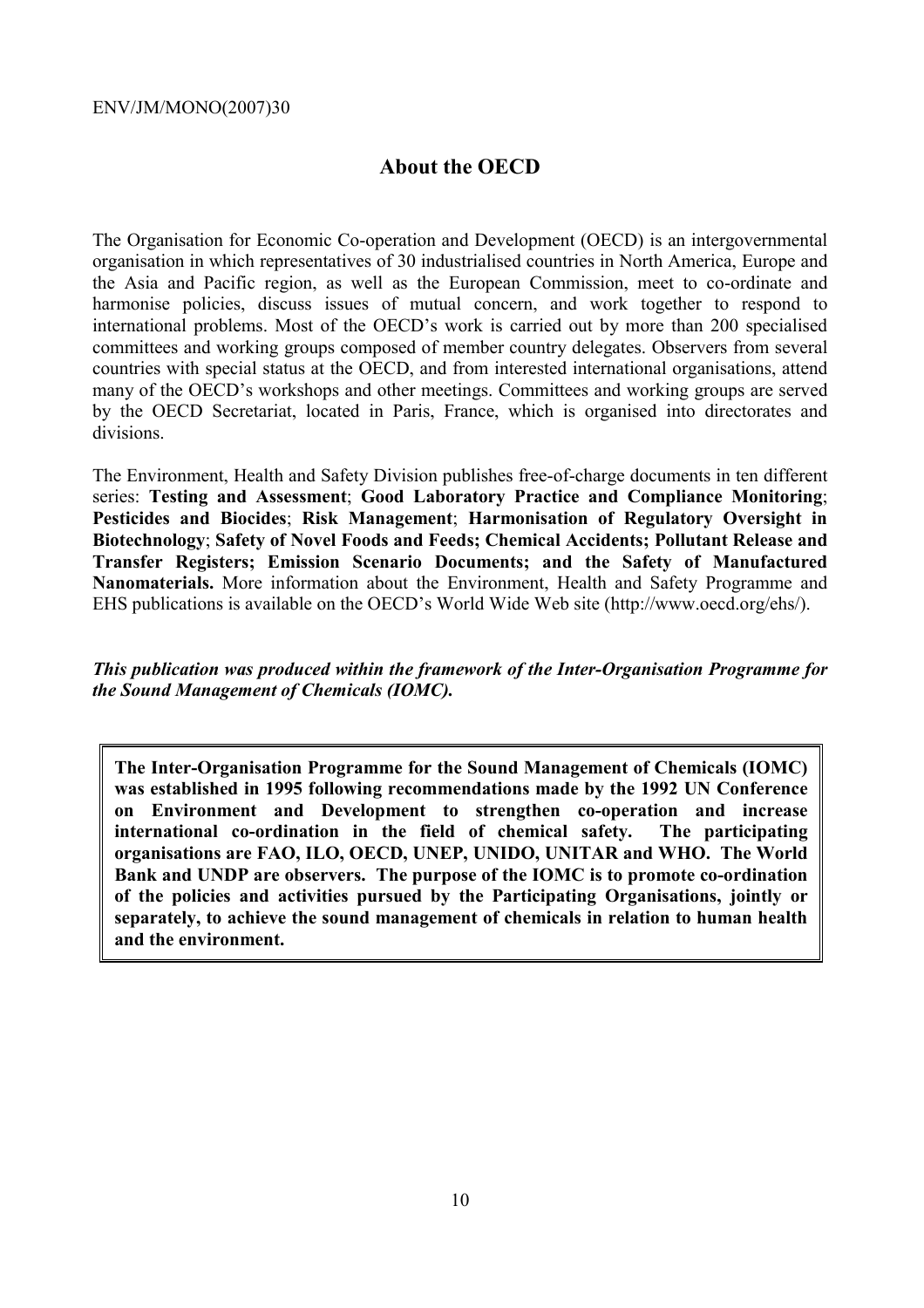**This publication is available electronically, at no charge.** 

**For this and many other Environment, Health and Safety publications, consult the OECD's World Wide Web site (www.oecd.org/ehs/)** 

**or contact:** 

**OECD Environment Directorate, Environment, Health and Safety Division**

> **2 rue André-Pascal 75775 Paris Cedex 16 France**

**Fax: (33-1) 44 30 61 80** 

**E-mail: ehscont@oecd.org**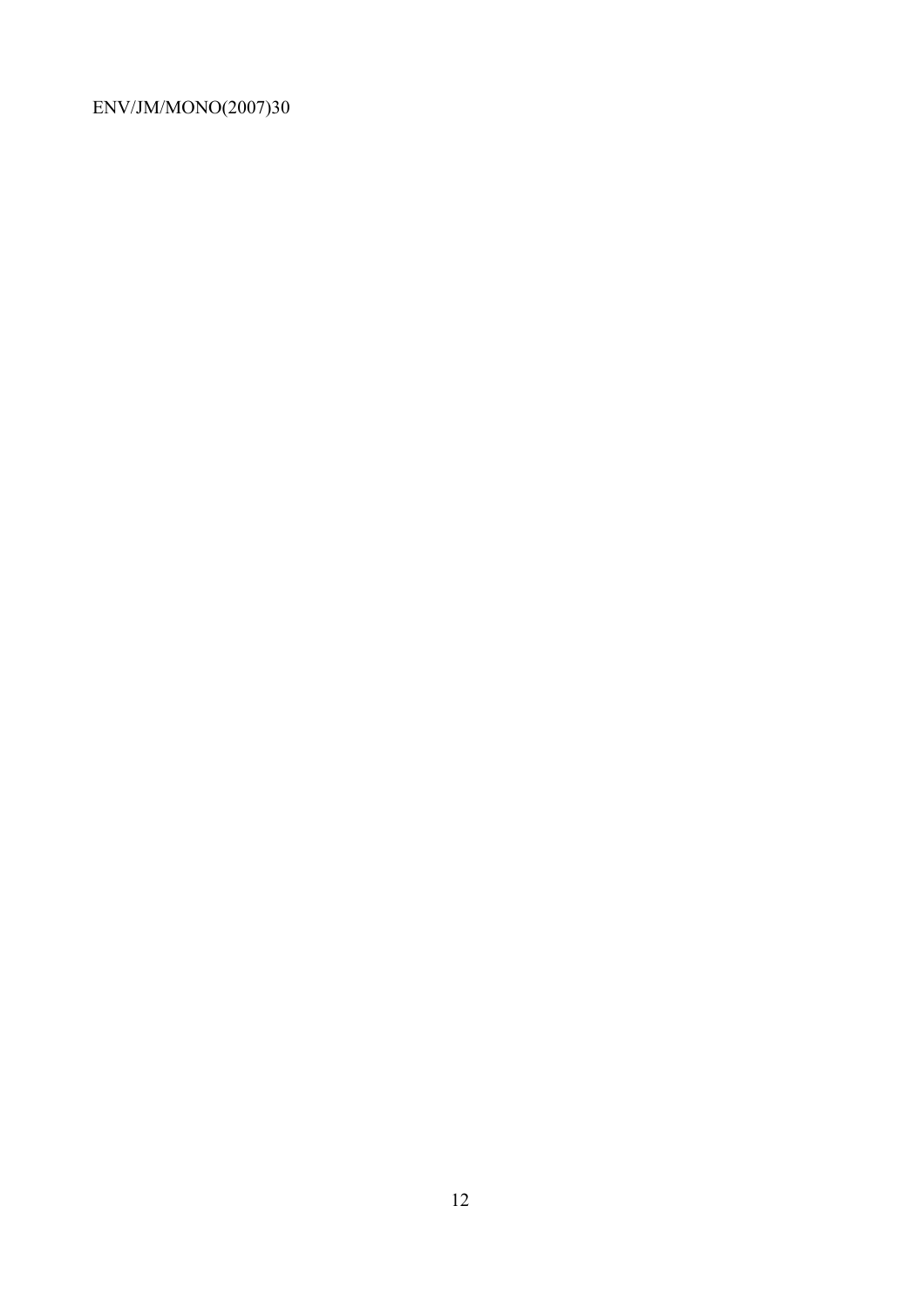#### **FOREWORD**

 This document presents the peer review summary report for the validation of the Updated Test Guideline 407, preceded by the agreement of the Working Group of the National Coordinators of the Test Guidelines Programme (WNT) on the follow up of the PRP report.

 The peer review was managed by two independent consultants. The National Coordinators proposed peer reviewers but the final composition of the independent peer review panel was decided by the consultants. The panel included 6 peer reviewers who had been proposed by Germany, Japan, the European Commission and the United States, and one observer involved in the validation. The role of the observer was to respond to technical questions related to the validation. The peer reviewers were requested to send declaration of interests to the consultants. The documents submitted to the peer review panel were posted on the OECD public website and consisted of the validation report and its annexes, the preliminary draft updated Test Guideline 407, the current Test Guideline 407, a reference to a peer reviewed publication and a Secretariat document explaining how the 8 OECD validation criteria and principles had been addressed.

 This document is published on the responsibility of the Joint Meeting of the Chemicals Committee and Working Party on Chemicals, Pesticides and Biotechnology. The opinions expressed and arguments employed herein do not necessarily reflect the official views of the Organisation or of the governments of its member countries.

Contact for further details: Environment, Health and Safety Division Environment Directorate Organisation for Economic Co-operation and Development 2, rue André-Pascal 75775 Paris Cedex 16, France Tel : 33-1-45-24-16-74 Fax : 33-1-45-24 16-75 E-mail : env.edcontact@oecd.org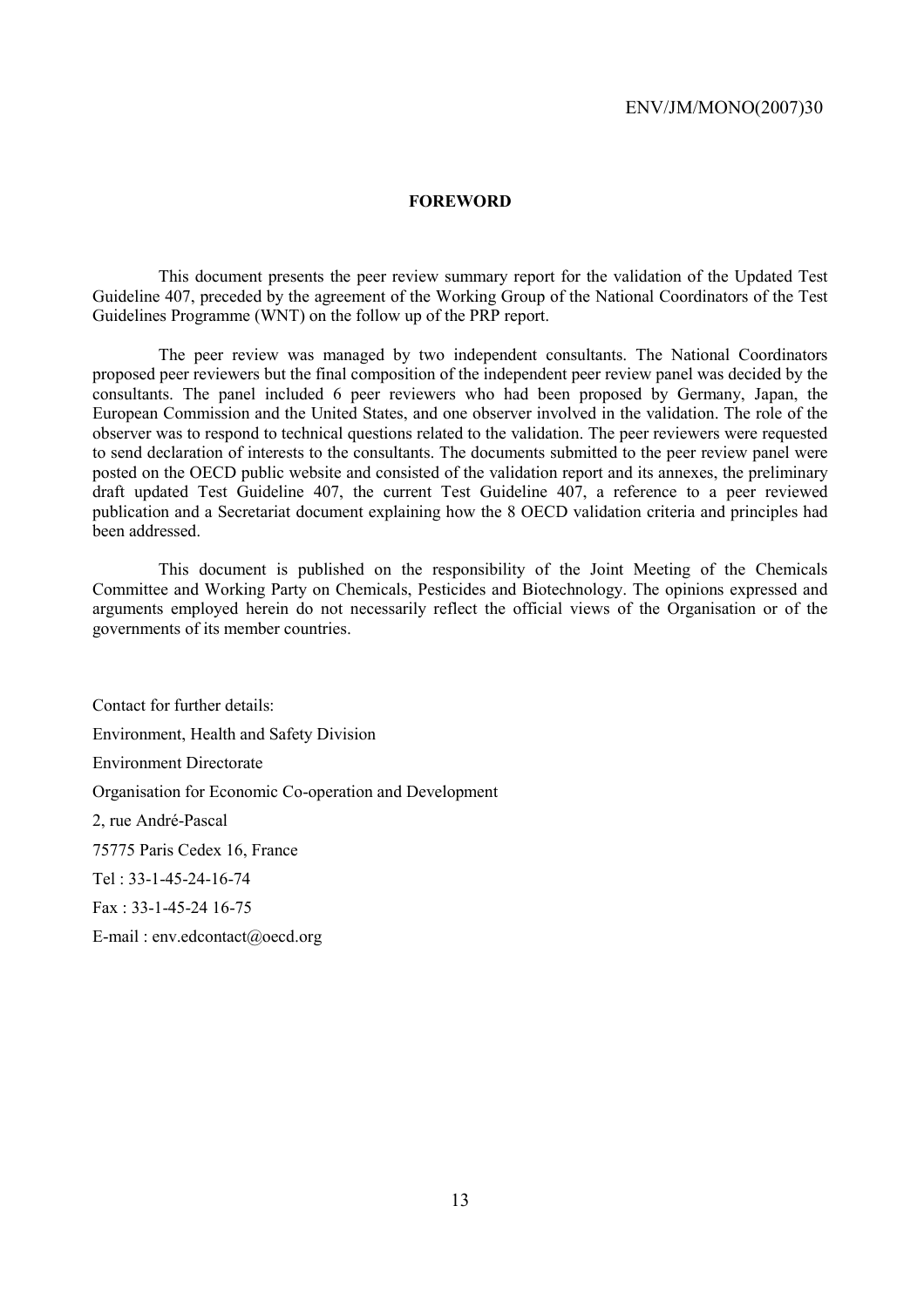#### **Agreement of the Working Group of the National Coordinators of the Test Guidelines Programme on the Follow up of the Peer Review Panel Report**

 The peer review panel summary report of the validation of the updated TG 407 was submitted for information at the 19<sup>th</sup> meeting of the Working Group of National Coordinators of the Test Guidelines Programme (WNT) in March 2007. In accordance with the recommendations of the peer review panel, the WNT supported the development of a Guidance Document on histopathology to improve the performance of the Test Guideline. This document should also provide guidance on data interpretation. Furthermore, the WNT noted that compounds with weak (anti)estrogenic or (anti)androgenic properties would, in most cases, not be identified through the updated Test Guideline and agreed that this limitation should be clarified. In particular, it should be specified in the Test Guideline that it can not be considered as a screening assay for endocrine activity. The WNT requested that the Validation Management Group for Mammalian Testing addresses technical issues, raised by the Peer Review Panel or by the WNT, and proposes solutions to solve them.

 Considering the above and also considering the benefit of the updated Test Guideline 407 for the detection of some endocrine active chemicals, the WNT agreed to proceed to the development and finalisation of the draft updated OECD Test Guideline 407.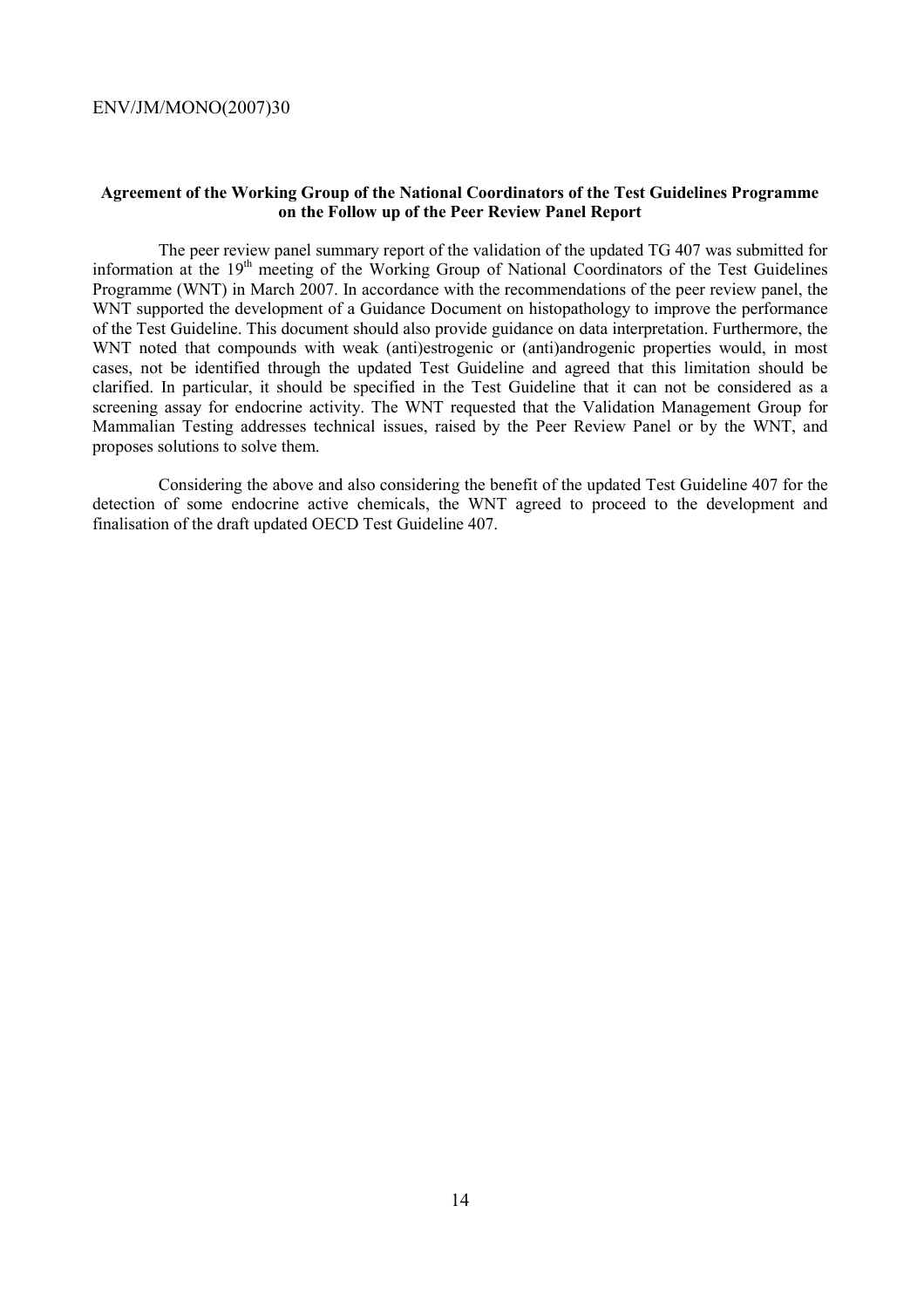#### **Summary Report of the Peer Review Panel for the Updated TG 407**

 The Peer Review Panel (PRP) was constituted in September 2006, to provide a review of the validation process for the draft updated Test Guideline (TG) 407, and to consider the specific criteria posed to the Panel by the sponsoring organization (set-out in Guidance Document GD 34), the Organisation for Economic Cooperation and Development (OECD). The Panel held several teleconferences, and each Panel member submitted written responses to the criteria posed. This report presents the combined PRP responses to the validation process.

 The Peer Review Panel was requested to report their views on the validation process for the draft updated TG 407 to the Validation Management Group-mammalian testing (VMG-mammalian) responsible for overseeing the validation process, and then to the Endocrine Disruptor Testing and Assessment Taskforce (EDTA), and the Working Group of the National Coordinators of the Test Guidelines Programme (WNT). On the basis of this report the EDTA and WNT will recommend any further activities on this OECD project, including the process for completion of the development of a Test Guideline.

 This report reflects the consensus view of the PRP. However there were significant differences expressed regarding the various criteria posed. These differences are described in the report and should be considered by the EDTA and WNT in making further decisions for the development of the updated TG 407.

#### **Background**

 As part of its programme of work the WNT agreed to establish a special activity to address the issue of endocrine disruption and develop new Test Guidelines as appropriate. This work was assigned to the Task Force for Endocrine Disruptor Testing and Assessment (EDTA). The EDTA agreed to initially pursue efforts to develop and validate Test Guidelines for the uterotrophic assay and the Hershberger assay, and to evaluate enhancements to the current Test Guideline 407. The Validation Management Group – mammalian testing (VMG-mammalian) was established to manage these projects. Subsequently, the EDTA began activities concerning ecotoxicity testing and *in vitro* or non-animal testing also related to the endocrine disruption issue. As a result, further VMGs, namely the VMG for ecotoxicity testing (VMGeco) and the VMG for non-animal testing (VMG-NA) were established to manage the diverse activities and work loads.

#### **Introductory Remarks**

 In the course of discussions on the validation exercise and the scope of the PRP's remit it was strongly pointed out by a member of the PRP that its task was to peer review the validation exercise and not the test guideline (TG). However, the PRP as a whole agreed that it would be impossible to carry out its task without considering and commenting on some elements of the TG.

 Several members of the PRP believed that the long period from the initial development of the updated TG 407 to the validation exercise and the PRP activity means that the TG may not now be up-todate. Currently there is no real alternative OECD or other protocol for investigating general toxicity and endocrine mediated effects in young adult animals. However, there is considerable activity globally in the field of in-vitro testing, quantitative and qualitative structure activity relationships, and extended one generation (Level 5) *in vivo* tests which is likely to mean that the role of updated TG 407 may change. Some members thought that, in its present form, the usefulness and applicability of updated TG 407 is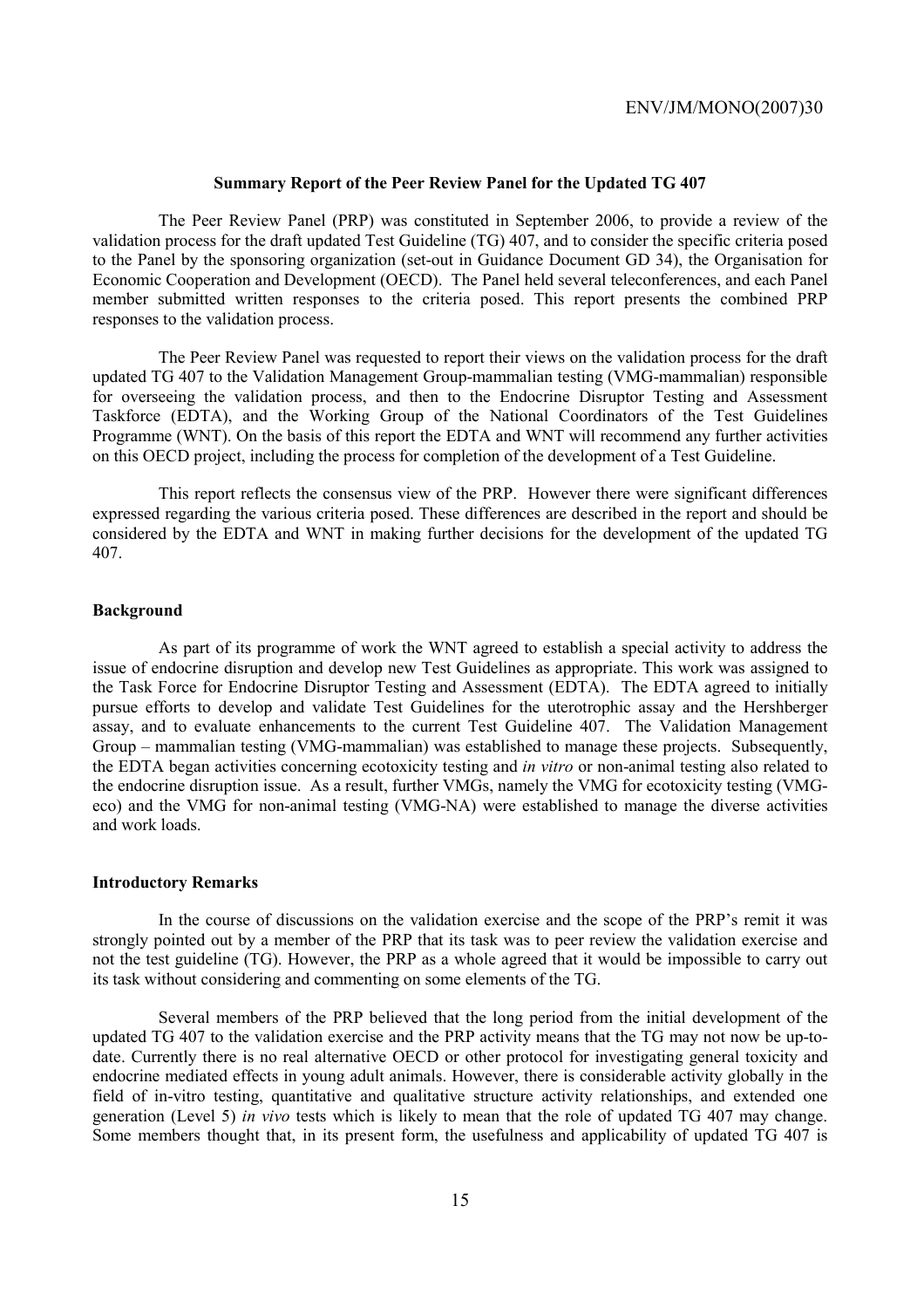likely to be quite short as it will be made obsolete by new approaches and TGs although this will depend in part on regulatory needs.

#### **Summary of the Peer Review of the Validation Exercise**

 The updated TG 407 would be a useful update of the existing TG to be used for the detection of some endocrine active chemicals and, as such, a helpful addition to the portfolio of test guidelines validated by the OECD. However, the PRP believe that its benefits would be enhanced by clarifying the limitations of the updated TG (TG 407 is not performed in a life-stage that is most sensitive to endocrine disruption) and by providing additional guidance on the interpretation of test results. The PRP were clear that these two provisos did not override the benefits that would arise from the updated TG 407. The results from application of an updated TG 407, and the additional end-points covered, would be useful in many cases as such testing was required in several regulatory systems. In addition, the negative implications for animal welfare of further work on the updated TG 407 outweighed the likely benefits of such work as long as the limitations were made clear. In particular, regulators should be advised that decisions on hazard and risk management measures regarding endocrine mode of action should not be based purely on the outcome of the application of this TG; a weight-of-evidence approach should be used including results from application of this TG.

 The principle limitations identified by the PRP were that the TG identified only strong or moderate endocrine active substances (EAS); it was clear that the TG could not be depended upon to identify weakly acting substances. It was also unclear from the validation exercise the expected rate of 'false-positives' and 'false-negatives' (the issue of a 'false-positive' is problematic here as changes in a given organ e.g. the prostate, could be due to endocrine activity, metabolic modulation resulting in decreased circulating testosterone levels or brought about by an unknown mechanism). Evaluation of potential endocrine activity should not therefore be based on the results of this TG alone. As weak EAS would in most cases not be identified through this TG it could not be described as a screening test able to detect ambient levels of EAS\*. It was also considered by the PRP to be too expensive and wasteful of animals for a screening test. Whilst it is a 'stand-alone' TG, the results may point to the need for further examination and/or possibly testing.

 [\*the Observer of the PRP thought that this sentence was potentially misleading. His view was that detection of ambient levels (of EAS) is not a necessary characteristic of screening assays (for EAS). *In vivo* and *in vitro* screening methods can fail when it comes to the detection of endocrine activity at ambient substance levels especially in food (the most relevant route of human exposure). Besides the inherent properties of a given assay, testing of increasing doses/concentrations up to MTD/cytotoxicity/limit of solubility is used to achieve sensitivity of the assay. The Observer proposed that the sentence should read: "As weak EAS would in most cases not be identified through this TG, it could not be described as a screening test."]

#### **Recommendations**

 The Peer Review Panel agrees that this report provides a summary of their views on the status of the validation of the updated TG 407, as detailed in the responses to the criteria (from GD 34) posed to the Panel members and based on the information on the validation exercise provided to the Peer Review Panel.

 The report of the Peer Review Panel, along with the information developed on the validation of the updated TG 407, should form the basis for decisions on whether the validation exercise meets the OECD principles for validation for development of this test method into an OECD Test Guideline. In this consideration, the OECD should note the various views of members of the PRP. The PRP recommends that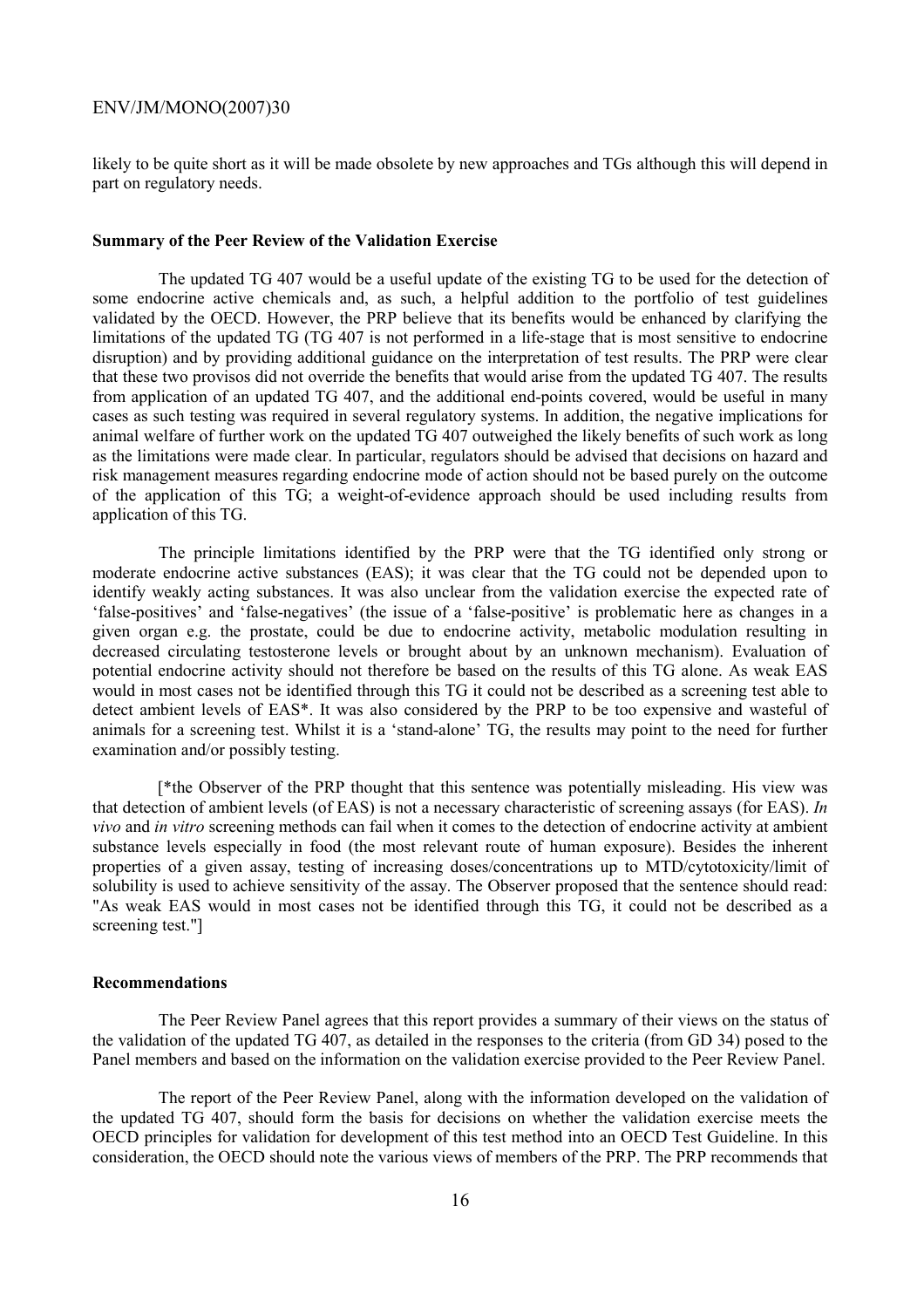the OECD consider the PRP report, along with the validation information, to decide on any additional work needed to finalise the validation exercise for the purposes of developing an OECD Test Guideline.

#### **Summary of Peer Reviewers Comments against Validation Criteria**

 This section of the report summarises the responses of the Peer Review Panel (PRP) against the validation criteria set-out in Guidance Document (GD) 34. In the interests of completeness it also includes a summary of the status of the validation **before** the start of the peer review process. This was prepared by the OECD Secretariat to present the current status of the validation of the updated TG 407, within the context of the validation criteria, and was part of the package of documents made available to the PRP. It outlines how each of the 8 criteria have been addressed during the OECD exercise and how the available information supports the validity of this method. This element of this report has not been agreed by the PRP itself. It is intended to help the reader understand the context of the PRP comments without reference to several other documents. It should be stressed that the OECD Secretariat had no involvement in the deliberations of the PRP. References to different documents of the peer review package are identified as presented below and followed by the relevant paragraph number:

- Validation report: VR
- Draft test Guideline: DTG

 Some members of the PRP wished to record detailed comments that either arose from consideration of the validation criteria or from consideration of the draft updated TG itself. These unattributed comments are included at Annex 1.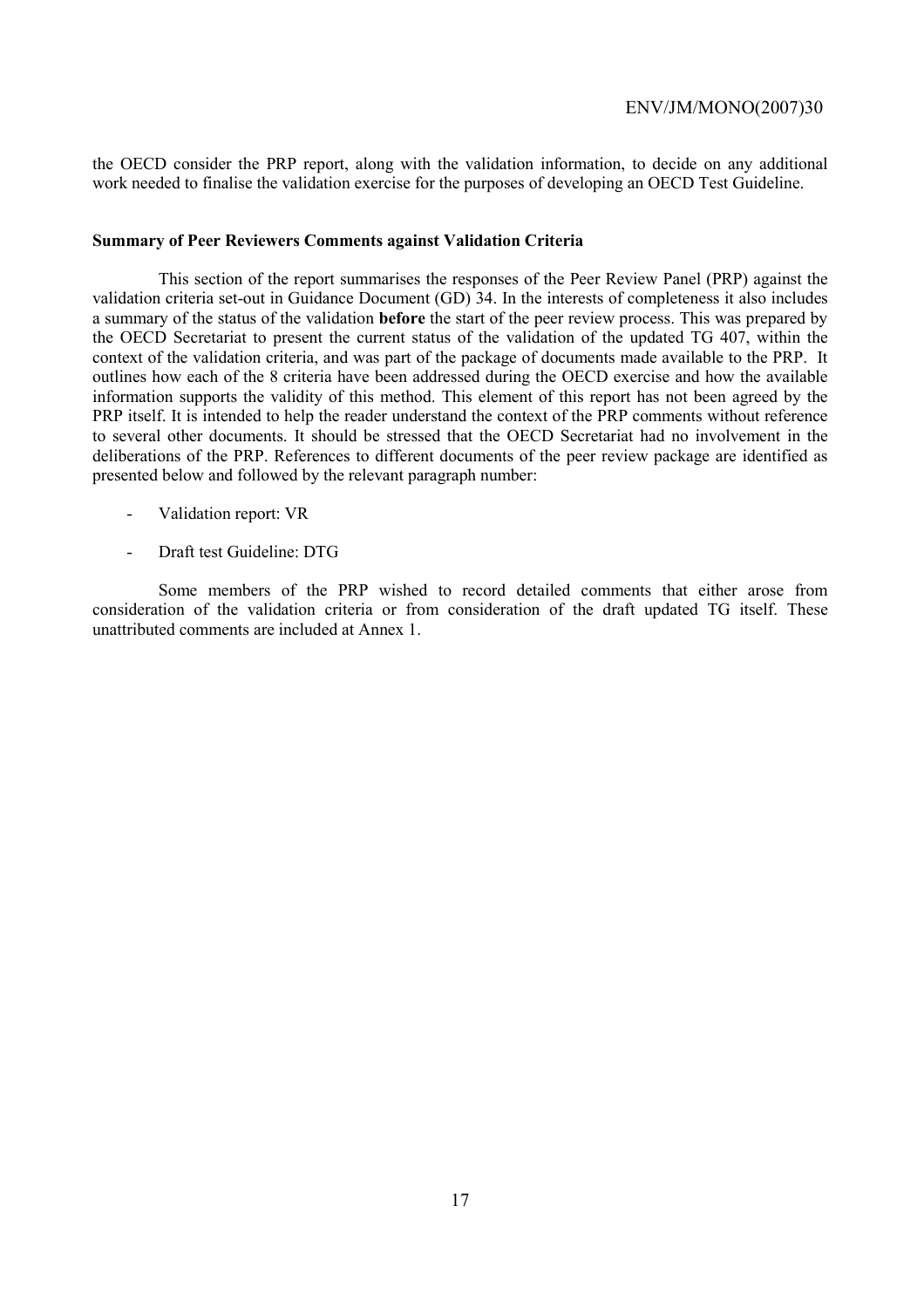#### **Criterion 1: The rationale for the test method should be available.**

 This should include a clear statement of the scientific basis, regulatory purpose and need for the test.

#### **Current Status of the Validation (OECD Secretariat)**

#### **Scientific basis**

 Ambient levels of natural and industrial chemicals may interact with the endocrine system and as a consequence possibly elicit reproductive, developmental, and other adverse effects in humans and wildlife. The supporting evidence for these concerns has been expressed in a number of expert reviews. This leads then to the need to ensure that endpoints sensitive to these mechanisms are evaluated for the usefulness and that appropriate endpoints are incorporated into toxicity tests such as the TG 407 (VR, 3).

#### **Regulatory purpose and need for the test**

 The regulatory need for this assay stems from the report that existing Test Guidelines were generally insufficient to identify certain endocrine mechanisms (oestrogen, androgen, and thyroid) and might not be adequate to fully characterize the hazards of these mechanisms (VR, 4).

 The OECD initiative to develop and validate *in vitro* and *in vivo* assays for the detection of chemicals that may interfere with the endocrine response was taken following the recommendations of a number of national, regional and international workshops and following a detailed OECD review of the status of existing test and research methods.

 The proposed updates to the TG 407 are intended to potentially address both (anti)estrogens and (anti)androgens as well as thyroid toxicants. In the assessment and evaluation of the toxic characteristics of a chemical, the determination of oral toxicity using repeated doses is central to hazard identification and characterization. The 28-day repeat dose study (TG 407) provides information on the possible health hazards likely to arise from repeated exposure over a relatively limited period of time. The current version of TG 407 provides information on a wide range of toxic effects and indicates target organs, but is not designed to identify particular mechanisms or modes of action. The study also serves as a dose range finder for follow-up studies and provides an estimate of a no-observed-adverse-effect level (NOAEL) of exposure for certain toxic effects, and potentially a maximum tolerated dose. This information can be used in selecting dose levels for chronic studies, if needed.

 As a result of its broad spectrum of endpoints and observations, TG 407 is frequently part of regulatory data requirements. This pivotal study for the hazard assessment of chemicals is commonly performed for most high production volume chemicals, thus update of this Test Guideline suggested greater efficiency and lower animal use than constructing a battery of individual assays to address different mechanisms (VR, 2 to 5).

#### **PRP Comments**

 The panel agreed that the updated test guideline (TG) 407 should not be considered to be a broad based screening assay for endocrine activity; the lack of confidence in negative results make this inappropriate. Only moderate or strong endocrine active substances (EAS) are identified (leading to 'falsenegatives' for weak endocrine active substances (EAS)) and the validation exercise did not adequately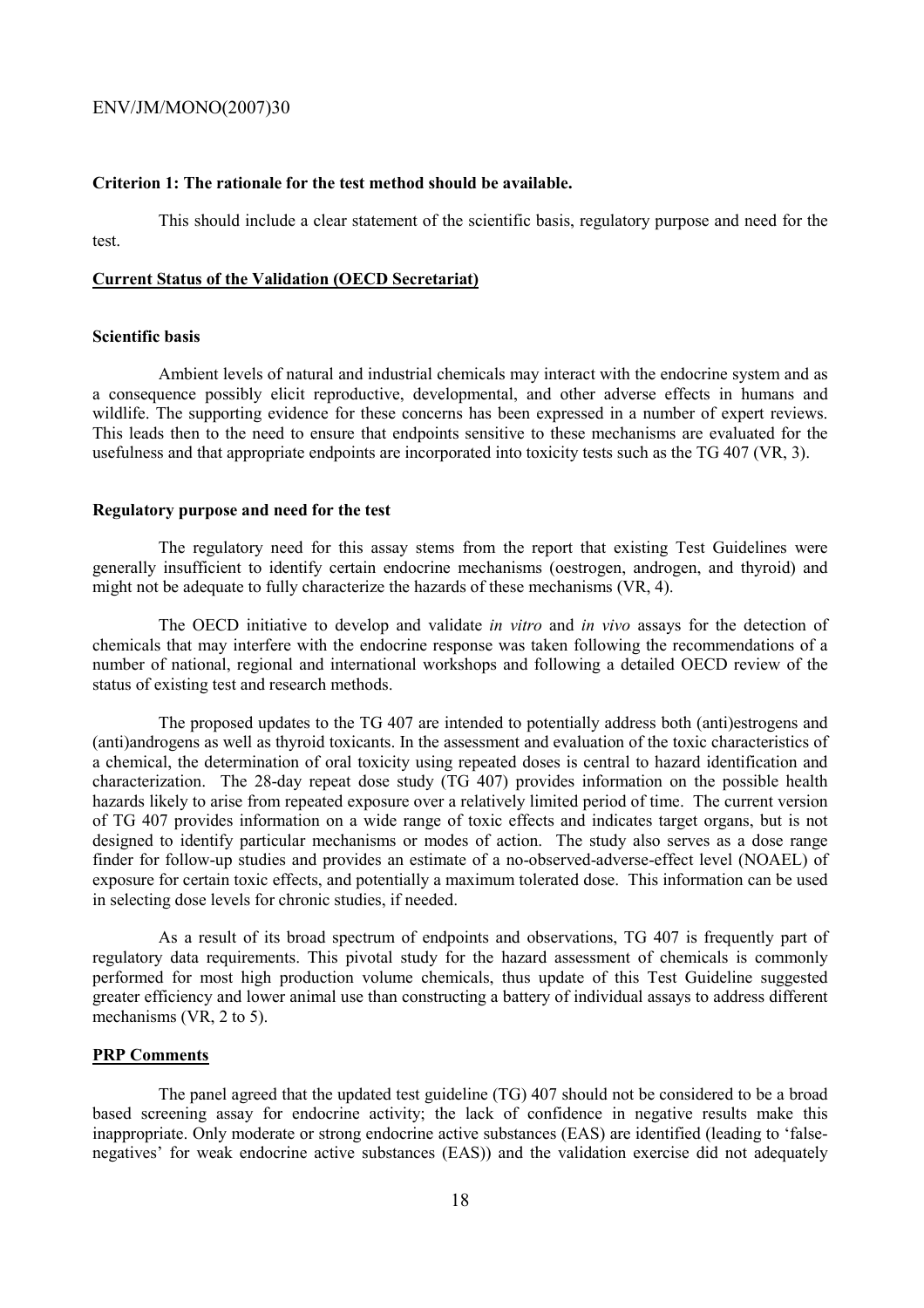characterise the incidence of 'false-positive' responses. Regarding endocrine mediated effects, compound characterization should not therefore be based on the results of this TG alone but should use a weight-ofevidence approach using all existing data on a chemical to characterise potential endocrine activity. However, the TG was useful to identify strong or moderate EAS, and where other mechanisms such as metabolic modulation or toxicity or combinations of these with endocrine activity could cause endocrine disruption. Several members of the PRP characterised the TG as a broad, basic, repeat dose toxicity study.

 There was considerable disagreement on whether the rationale was adequate. Whilst it was accepted that the frequent regulatory reference to TG 407 made an update important, including additional parameters, one member believed that the goals of the updated TG were now in conflict. This was because the update proposed differentiating between endocrinological effects which occur secondarily to toxic effects from specific disruptions to the endocrine system. One member believed that the rationale was outdated and failed to meet its rationale as it did not identify weak EAS; it could not be depended on to 'red flag' likely EAS.

 While all the expectations for the updated TG 407 had not been met the panel agreed that the rationale would be acceptable if it clearly stated that it was not a broad-based screening assay that was likely to identify all EAS but represented a cost-effective means of effectively identifying moderate/strong EAS. This would be better than further refining the TG with the negative implications this would have for animal welfare.

#### **Criterion 2: The relationship between the test method's endpoint(s) and the (biological) phenomenon of interest should be described.**

 This should include a reference to scientific relevance of the effect(s) measured by the test method in terms of their mechanistic (biological) or empirical (correlative) relationship to the specific type of effect/toxicity of interest. Although the relationship may be mechanistic or correlative, test methods with biological relevance to the effect/toxicity being evaluated are preferred.

#### **Current Status of the Validation (OECD Secretariat)**

 In order to identify possible estrogens, antiestrogens, androgens, antiandrogens, and thyroid toxicants during the course of the 28-day repeat dose toxicity study, the principle for TG 407 updates is that the protocol incorporates the necessary array of endpoints sensitive to these mechanisms (VR, 6). Thus the updates of TG 407 rely on the measurement of the following parameters (see table below for more details):

Weight and histopathology of hormone-dependant tissues:

- male and female reproductive tracts
- thyroid and pituitary

Thyroid hormones (others not feasible)

Sperm and estrous parameters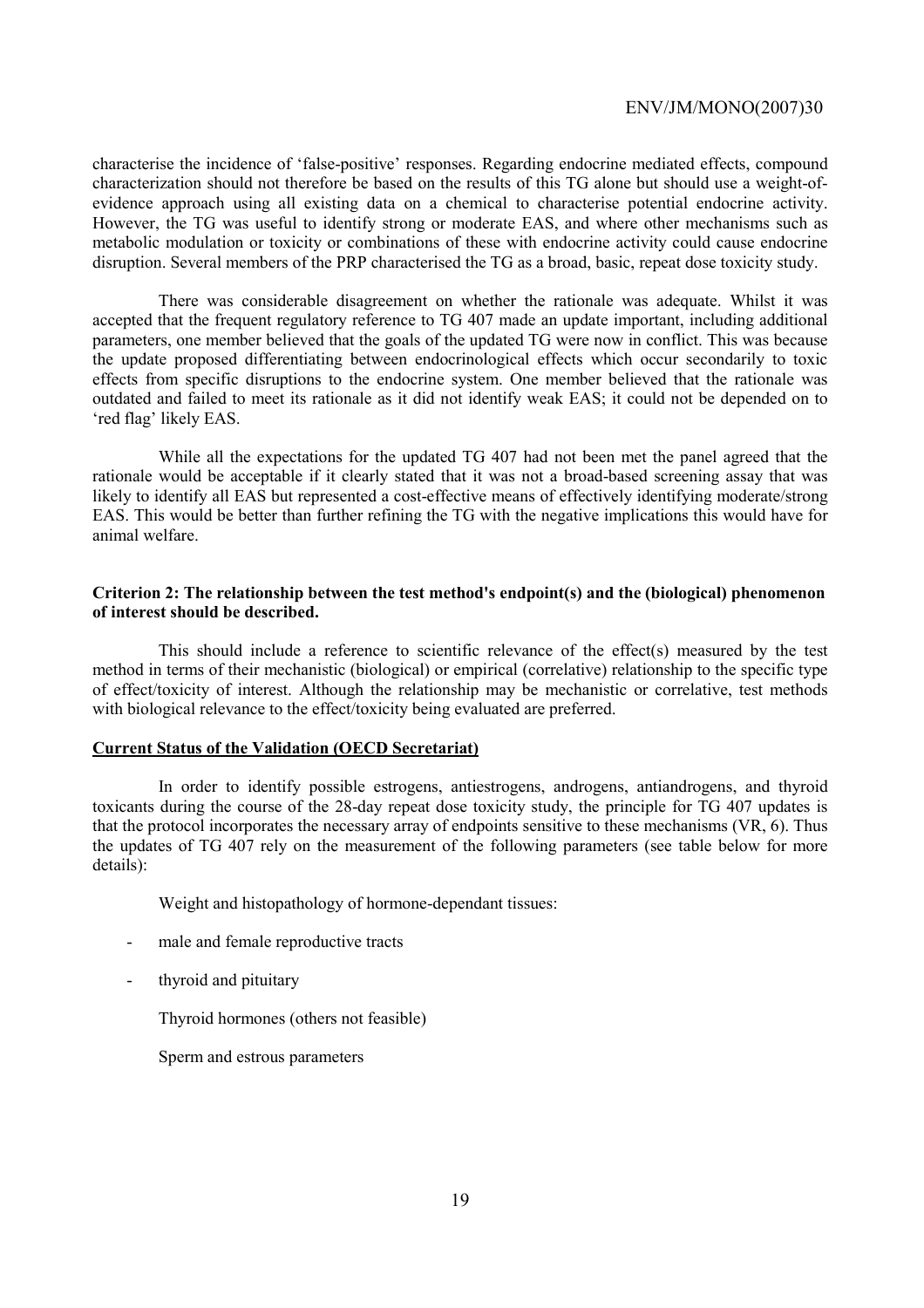| Endpoint/<br>effects              | <b>Current TG 407 Endpoints</b>                                                                                                                                                                                                                                                               | Proposed updates to TG 407                                                                                                                                                                                                |
|-----------------------------------|-----------------------------------------------------------------------------------------------------------------------------------------------------------------------------------------------------------------------------------------------------------------------------------------------|---------------------------------------------------------------------------------------------------------------------------------------------------------------------------------------------------------------------------|
| Organ/tissue<br>weights           | liver, kidney, adrenals, testes,<br>epididymides, thymus, spleen, brain,<br>heart                                                                                                                                                                                                             | 1. testes (each weighed separately)<br>2. seminal vesicles + coagulating glands<br>3. prostate (possible dissection and<br>separate weights for ventral and<br>dorsolateral prostate), ovaries<br>4. thyroid<br>5. uterus |
| Histopathology                    | brain, spinal cord, stomach, small and<br>large intestines, liver; kidneys,<br>adrenals, spleen; heart, thymus,<br>trachea, lungs, gonads, accessory sex<br>organs (i.e., uterus, prostate), thyroid,<br>urinary bladder, lymph nodes,<br>peripheral nerve, bone marrow, all<br>gross lesions | 1. pituitary<br>2. vagina<br>3. one epididymidis, seminal vesicles +<br>coagulation glands<br>4. mammary gland,                                                                                                           |
| <b>Thyroid</b><br><b>Hormones</b> | none                                                                                                                                                                                                                                                                                          | 1. circulating levels of $T_3$ and $T_4$<br>2. circulating levels of TSH                                                                                                                                                  |
| Spermatology                      | none                                                                                                                                                                                                                                                                                          | 1. epididymal sperm number<br>2. sperm morphology                                                                                                                                                                         |
| <b>Estrous</b><br>cycle           | none                                                                                                                                                                                                                                                                                          | Daily vaginal smears to assess oestrous<br>cycling via epithelial cytology for at<br>least five days to ensure necropsy<br>during diestrus                                                                                |

#### **Comparison of the current TG407 endpoints with the proposed update endpoints investigated during the phase-2 studies (VR, Table 2)**

### **PRP Comments**

 The panel agreed that the selection of parameters during the validation exercise was transparent, related to biological phenomenon and scientifically sound. Several of the PRP members pointed out that the parameters used were all from existing TGs and that the TG builds on these parameters; this was considered to be an appropriate way forward as the parameters, their use(s), limitations, use in risk assessment etc were well understood. However some members of the PRP thought that whilst the endpoints included were relevant they were not necessarily comprehensive. Other parameters would better take into account relevant sensitive life stages, species or exposure routes (such as developmental/prepubertal exposure, exposure of fish in the aquatic environment etc) but these are not compatible with an update of TG 407 which uses young adult rodents. The lack of additional controls, normally required for certain end-points, could lead to higher variability and therefore compromise the sensitivity of the end-points.

#### **Criterion 3: A detailed protocol for the test method should be available.**

 The protocol should be sufficiently detailed and should include, *e.g.,* a description of the materials needed, such as specific cell types or construct or animal species that could be used for the test (if applicable), a description of what is measured and how it is measured, a description of how data will be analysed, decision criteria for evaluation of data and what are the criteria for acceptable test performance.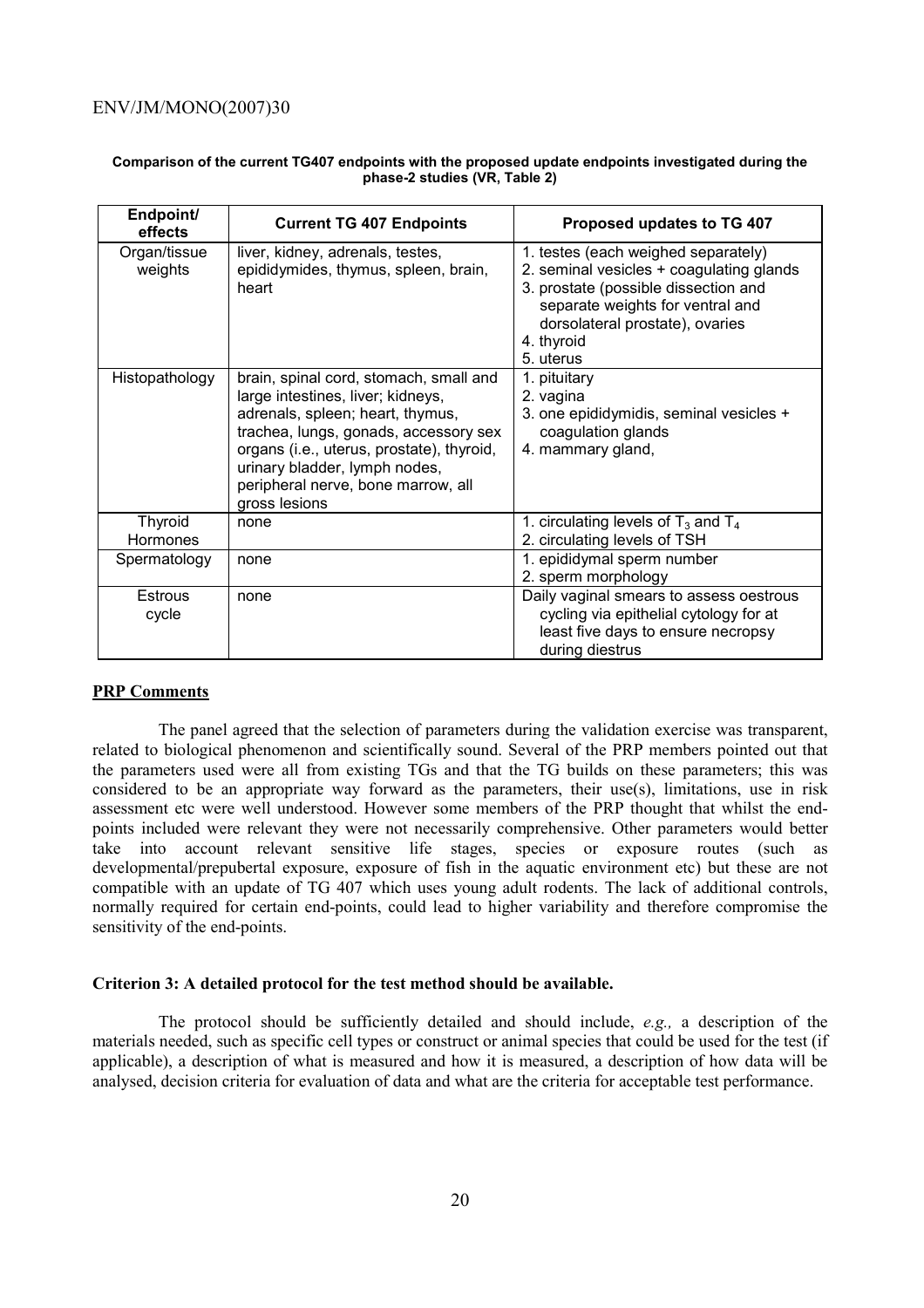#### **Current Status of the Validation (OECD Secretariat)**

 A detailed protocol is provided, including guidance on the test materials needed: rat (age, weight, number of animals used), administration of doses, clinical observations, haematology and clinical biochemistry (emphasizing on conditions of sampling) and pathology.

 General decision criteria for the evaluation of data are similar to existing OED Test guidelines, based on observation and statistical significance of measures. In addition, combination of TG 407 data with that from other studies (e.g. OECD reproduction toxicity screen) may be necessary in special cases (depending on exposure, use pattern etc.). A detailed guidance for histopathological evaluation of subtle effects and quality control procedures may also be needed to obviate increase in animal number (VR, 24, 276, 277, 338).

#### **PRP Comments**

 The panel agreed that the protocol was sufficiently detailed, for the most part. The level of detail was comparable to that in the current TG and was sufficiently detailed to perform the test (one member thought that additional clarifications were needed in the TG and these are recorded at Annex 1, table 1). One member believed that further details would be helpful for the in-life portion of the study to help understand the variables affecting hormone concentrations. Two members of the group believed that the group size is too small to detect changes with weak acting compounds because of the physiological variability in hormone concentrations.

 The panel agreed that greater guidance and further clarification was needed on data interpretation. For example, how are non-statistically significant (but numerical changes) alterations in the end-points interpreted, how to distinguish between effects that are consistent with endocrine disruption from non-specific effects that are not related to potential endocrine disruption, what changes constituted 'positive' versus 'negative' effects (e.g. weight changes for body-weight independent organs), additivity of effects in a number of organs?

#### **Criterion 4: The intra- and inter-laboratory reproducibility of the test method should be demonstrated.**

 Data should be available revealing the level of reproducibility and variability within and among laboratories over time. The degree to which biological variability affects the test method reproducibility should be addressed.

#### **Current Status of the Validation (OECD Secretariat)**

 In phase-2, for each chemical, duplicate independent studies have been performed in 2 laboratories, for a total of 20 studies (VR, 317). Overall, the TG 407 data and findings generally were in good agreement between the two laboratories conducting studies on the same substance. The findings in these studies support the reproducibility and reliability of the traditional use of the TG 407 in flagging possible systemic and target organ toxicity. For each of the ten test substances, changes in body weights, haematology and clinical chemistry parameters, and current absolute and relative tissue weight endpoints, and the histopathology endpoints have been compiled into comparative tables in each of the test substance chapters of the validation report. In addition, where other toxicological data were available on the test substance or a close mechanistic relative, these same endpoints have been compared with TG 407 data at the end of each test substance chapter.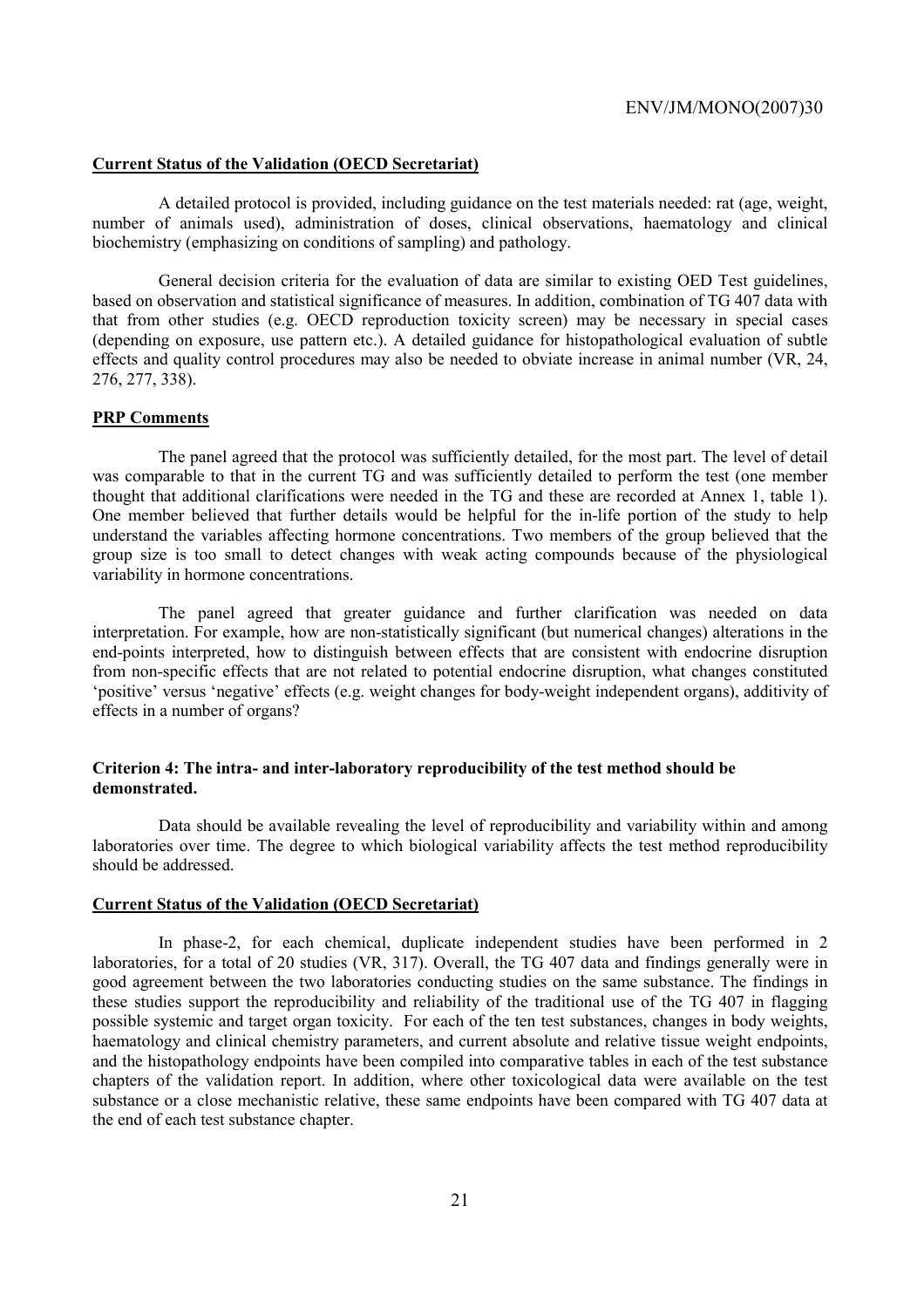These comparisons show that, within the TG 407 studies and with other toxicological data, these endpoints are fundamentally reproducible and that the TG 407 is basically a reliable predictor for other studies. The changes in body weight were a reproducible effect between the TG 407 studies, noting that, based on the power calculations, the percent change in body weight often had to be  $> 10\%$  to achieve significance even with the low CV for this measurement. Similar body weight changes were observed in longer and more detailed toxicological assays. For haematological and clinical chemistry parameters, four basic classifications were entertained: 1) the parameters was statistically significant in both studies, 2) the parameter was statistically significant in one study and the absolute trend in the other study was in agreement, 3) the parameters was statistically significant in one study and the absolute trend in the other study was unchanged or moved in the opposite direction, and 4) the direction of statistical significance was in the opposite direction between the two studies. Within the TG 407 studies, the bulk of the changes fell into the first two categories. These data were often not published for other toxicological assays, so no comparison here was consistently made and no conclusion is offered. For tissue weights, such as liver, kidneys, and adrenals, the TG 407 studies were fundamentally reproducible and matched findings in longer and more detailed toxicological assays. Histopathological findings were also similar both among the TG 407 studies for a test substance and with longer and more detailed histopathological studies. Due to the longer time of administration, LOEL doses in these non-TG 407 studies were typically lower, as would be expected (VR, 336, 337).

 The CV values of the proposed update tissue weights were slightly higher than a number of current tissues. For example, current tissues, that are larger and easier to dissect, such as liver and testes, had lower mean CVs ranging from about 8 to 11. As tissues became smaller and more difficult to dissect, CVs increased. Mean CVs were 12-14 for paired adrenals, 18-19 for pituitary, and 20-21 for the thyroid. Fluid-filled male accessory tissues that are difficult to dissect, such as the prostate lobes, had higher mean CVs approaching 24. The CVs for the uterus and for the male accessory tissues were consistent with those observed in the uterotrophic and Hershberger validation programs. In addition, as also with the uterotrophic and Hershberger studies, CV values varied and appeared to be related with the individual performing laboratories. This suggests that laboratory technique is a possible variable and could be connected to the ability to detect weakly acting substances (VR 338).

#### **PRP Comments**

 The panel agreed that the criterion was sufficiently met for an animal test. Several members pointed out that the variability from using animals in 'small' subgroups contributed to the inability of the TG to detect weak acting EAS; the more potent substances were more readily detected by statisticallysignificant changes in the end-points. One member thought that the lack of blind coding of tests could potentially have an influence.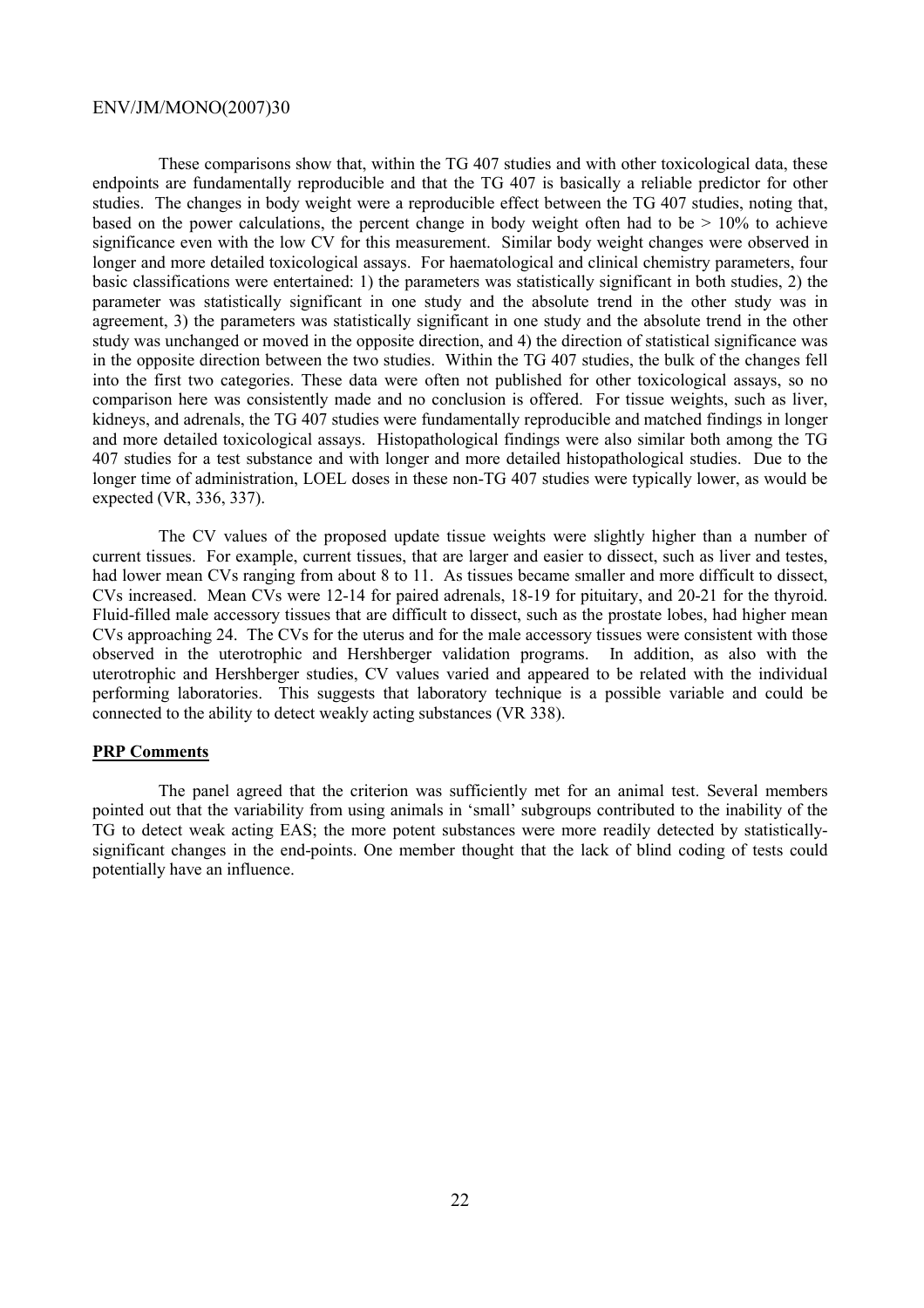#### **Criterion 5: Demonstration of the test method's performance should be based on the testing of reference chemicals representative of the types of substances for which the test method will be used.**

 A sufficient number of the reference chemicals should have been tested under code to exclude bias.

#### **Current Status of the Validation (OECD Secretariat)**

#### **Representativity**

 For phase-2 of the validation, consultation by the Lead Laboratory with the participating laboratories and other experts led to the proposal for a battery of ten test substances, ranging from pharmaceuticals to substances with broad environmental release and human exposure. These substances, covering a large range of modes of action (see table below) include 6 strongly acting substances and 4 substances that are considered to be weakly acting. The six strongly acting substances were ethinyl estradiol, tamoxifen, methyl testosterone, flutamide, l-Thyroxine, and propylthiouracil, and the four additional weak substances were CGS 18320B, *p,p'*-DDE, genistein, and nonylphenol.

| <b>Chemical</b>         | Mode of action                         | Type of chemical                   | Testing phase of the<br>updated TG 407<br>validation study    |
|-------------------------|----------------------------------------|------------------------------------|---------------------------------------------------------------|
| Ethinyl estradiol       | Potent oestrogen                       | Pharmaceutical                     | Tested in phase-1<br>and 2                                    |
| Genistein               | Weak oestrogen                         | Natural isoflavone                 | Tested in phase-2                                             |
| Nonylphenol             | Weak oestrogen                         | Industrial chemical                | Tested in phase-2                                             |
| Tamoxifen               | Potent antioestrogen                   | Pharmaceutical                     | Tested in phase-1<br>and 2                                    |
| <b>CGS 18320B</b>       | Antioestrogen -<br>Aromatase inhibitor | Metabolic inhibitor                | Tested in phase-2                                             |
| Methyltestosterone (MT) | Potent androgen<br>(aromatisable)      | Pharmaceutical                     | Tested in phase-1<br>and $2$                                  |
| Flutamide (FLU)         | Potent anti-androgen                   | Pharmaceutical                     | Tested in phase-1<br>and 2 (reference<br>chemical in phase-1) |
| p,p'-DDE (DDE)          | Weak anti-androgen                     | Pesticide                          | Tested in phase-2                                             |
| Methoxychlor            | Weak estrogen -<br>antiandrogen        | Pesticide                          | Tested in phase-2                                             |
| Propylthiouracil        | Thyroid toxicant                       | Pharmaceutical                     | Tested in phase-1<br>and 2                                    |
| I-Thyroxine             | Thyroid agonist                        | Natural hormone,<br>Pharmaceutical | Tested in phase-2                                             |

#### Coding

 In Phase-1 and Phase-2, none of the substances tested has been coded. The purpose of coded substance is to avoid bias in the results due to prior knowledge of the expected responses. Guidance Document 34 says that it is "preferable" but it is not a requirement.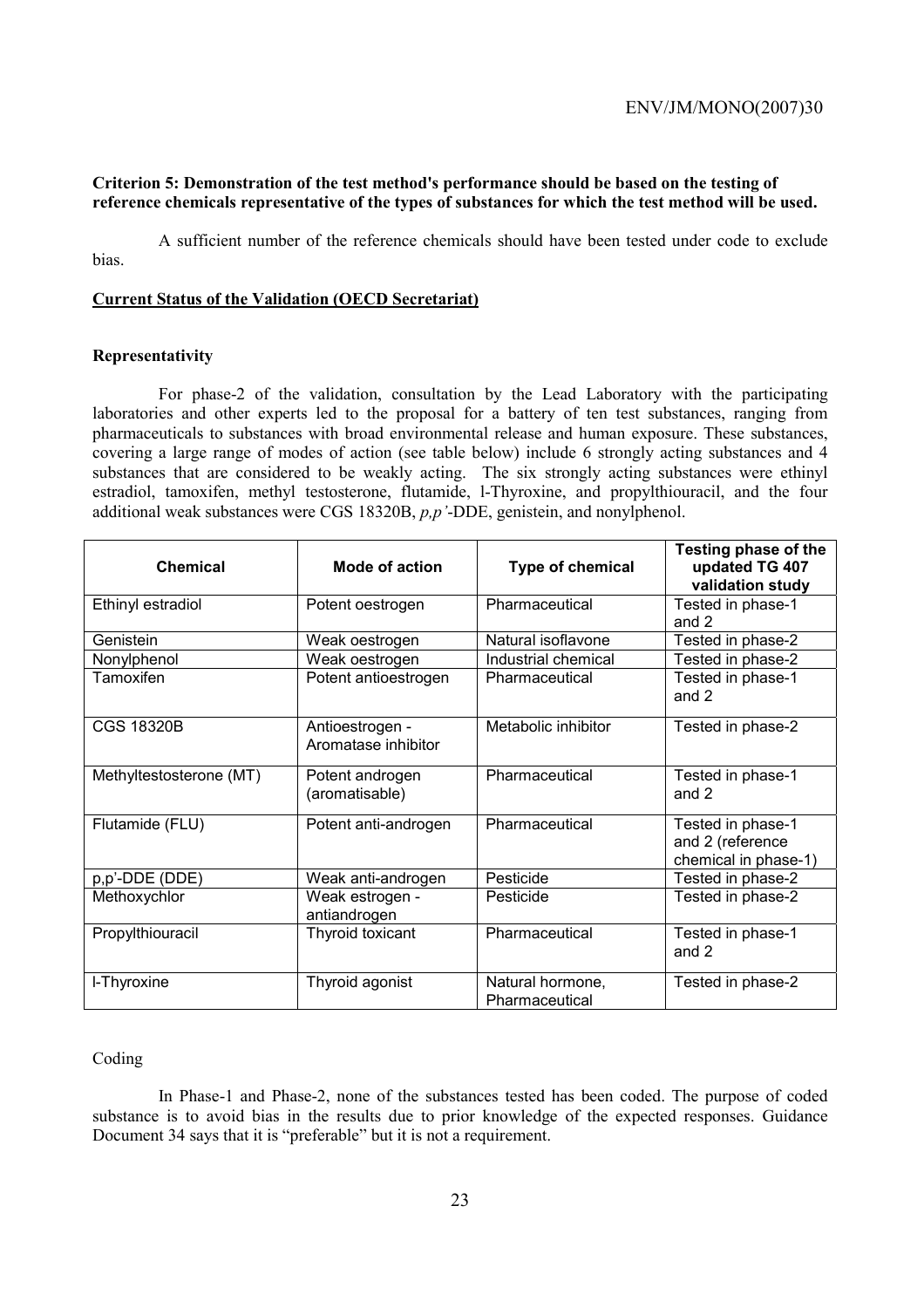#### **PRP Comments**

 The PRP agreed that the number of reference chemicals was small but that this was acceptable for reasons of animal welfare and also because the TG was being updated rather than developed from scratch so the various parameters could be regarded as having been validated. Several of the PRP thought that whilst non-blind reading was a theoretical problem, in practice it was not because of the level of complexity involved and whilst no negative reference chemical was used, with certain limitations, compounds representing one mode of action can be considered as a negative reference for other modes of action. Several of the PRP would have liked weak EAS to have been used as reference chemicals in addition to those used. One member pointed out that no weak-acting thyroid agents were evaluated (DDE which affects the thyroid via liver enzyme induction as Phenobarbital could be considered to be a surrogate).

#### **Criterion 6: The performance of the test method should have been evaluated in relation to relevant information from the species of concern, and existing relevant toxicity testing data.**

 In the case of a substitute test method adequate data should be available to permit a reliable analysis of the performance and comparability of the proposed substitute test method with that of the test it is designed to replace.

#### **Current Status of the Validation (OECD Secretariat)**

 In the case of the updated TG 407, the new parameters incorporated to the TG are intended to enable an initial screening of effects (endocrine disruption potential) that are not investigated in the current TG 407. Thus a comparison between current TG 407 and updated TG 407 would not be relevant.

 However, in phase-2, the laboratories were requested to conduct the full updated TG 407 so as to assess whether any interference or compromise would be encountered with the functional observation battery or any other current protocol requirements (VR, v). The validation study has proved that the ability of laboratories to perform the entire TG 407 protocol was not negatively impacted by the updates. Laboratories were able to conduct the functional observation and motor activity batteries without interference (VR, xii).

 A comparison has been made in most cases between the results of the updated TG 407 and other toxicological assays with longer and or *in utero* exposures, with the same or similar endocrine active test substances. At least some data were found for all substances except methyl testosterone and l-thyroxine. These comparisons support the ability of the TG 407 to detect systemic, target organ and endocrine-related toxicities for potent chemicals. Where chronic studies or reproductive and development studies easily detected effects, concordant results were typically found in the current TG 407 studies for systemic, target organ, and endocrine toxicities, but where only marginal effects were observed in longer term studies, the updated TG 407 may not be able to detect clear endocrine-related effects.

 As expected, the chronic circumstances in the reproductive and developmental studies usually resulted in the findings at lower doses than in the TG 407 studies, but not in all cases such as with PTU. These comparisons are summarised at the end of each test substance chapter in the validation report (VR, 343).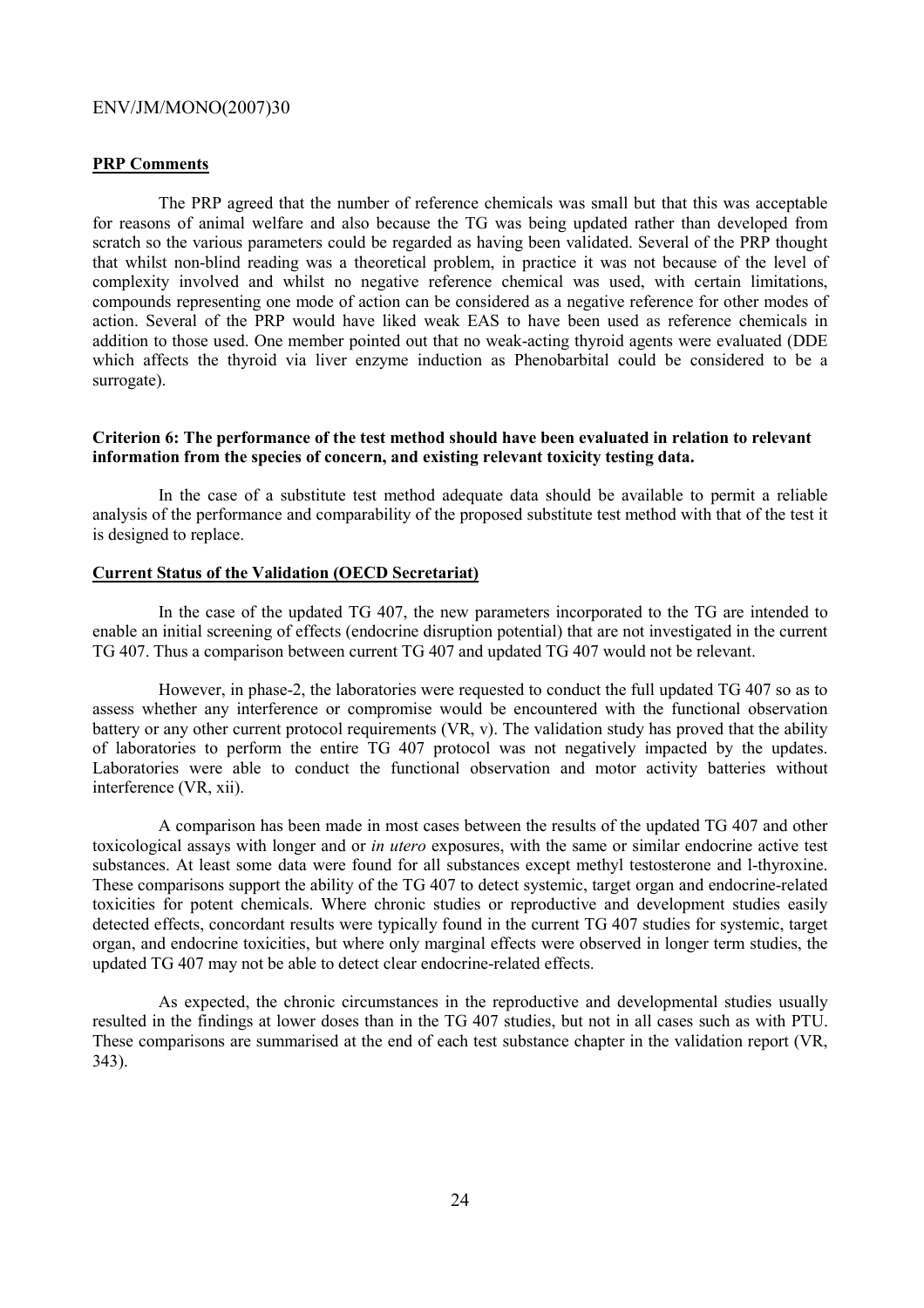#### **PRP Comments**

 The PRP agreed that the criterion was met. One member believed that the analysis was inadequate as it did not consider the results from ongoing validation work on OECD projects and draft test guidelines and assays in peer review. One member thought that the assessment of the oestrus cycle and killing of females in diestrus could be further considered N.B. assessment of the cycle for at least 5 consecutive days and killing in diestrus is contained in draft updated TG 407.

#### **Criterion 7: Ideally, all data supporting the validity of a test method should have been obtained in accordance with the principles of GLP.**

 Aspects of data collection not performed according to GLP should be clearly identified and their potential impact on the validation status of the test method should be indicated.

#### **Current Status of the Validation (OECD Secretariat)**

 The laboratories were encouraged to perform the updated TG 407 protocol in compliance with Good Laboratory Practices (GLP). From the reports received from the various laboratories, it appeared that 13 of the 20 studies were carried out in full compliance with GLP. Five of the studies were carried out under procedures that could be considered as generally complying with GLP, but that would require a quality assurance audit for one or more aspects in order to bring the studies into full, confirmed compliance. Two studies were apparently not carried out in accordance with GLP.

 The GLP status of the studies is summarised at Annex 1, and additional comments have been provided as to whether the test substance dosing solutions were analyzed to confirm that the nominal doses were indeed administered. This important study element was confirmed to have been done for 18 of the 20 updated TG 407 studies (VR, 24, 25, table 8).

#### **PRP Comments**

 The PRP agreed that this criterion was met. Where data was not collected in accordance with GLP there appeared to be no impact on the validity of the results.

#### **Criterion 8: All data supporting the assessment of the validity of the test method should be available for expert review.**

 The detailed test method protocol should be readily available and in the public domain. The data supporting the validity of the test method should be organised and easily accessible to allow for independent review(s), as appropriate. The test method description should be sufficiently detailed to permit an independent laboratory to follow the procedures and generate equivalent data. Benchmarks should be available by which an independent laboratory can itself assess its proper adherence to the protocol.

#### **Current Status of the Validation (OECD Secretariat)**

 It is intended that the materials documenting the protocol development, validation and associated supporting documents will be made freely available by promulgation through the OECD or by publication in the peer reviewed literature. The validation report has been declassified by the Joint Meeting and is now available on the OECD public website. Additionally, a publication to compare the results obtained with the enhanced 407 with data from standard tests of longer or *in utero* exposure has been written on behalf of CEFIC Endocrine Modulators Steering Group (CEFIC-EMSG). It has now been accepted for publication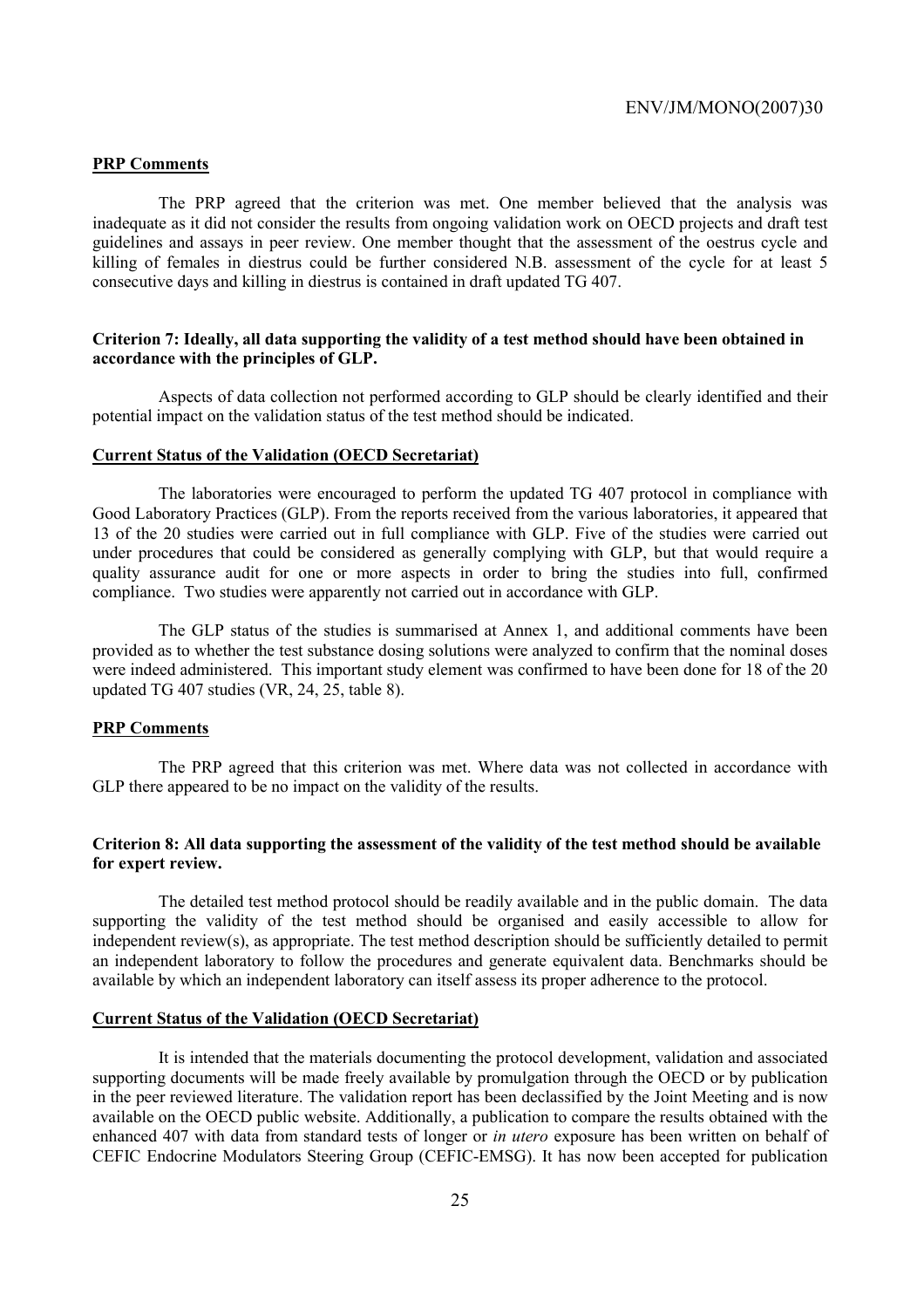in a scientific journal. A draft of the Test guideline is also available to the Peer reviewers on the OECD public website.

#### **PRP Comments**

 The PRP agreed that this criterion was met. The panel agreed that further guidance and training would be needed (e.g. trimming of tissues, histopathology).

#### **Conclusion**

 Has the updated TG 407 been sufficiently evaluated and has its performance been satisfactorily characterized by the OECD validation program to support its proposed extended use for also screening the potential of substances to act as (anti)estrogens, (anti)androgens or thyroid toxicants *in vivo?* 

#### **PRP Comments:**

 The PRP agreed that the TG was a useful update of the existing TG 407 and addition to the bank of TGs. However, its lack of sensitivity ('false-negatives') means that it is not appropriate to use as a 'classical' screening assay. The problems with identification (or lack) of weak EAS and the unknown rate of 'false-positives' (N.B. difficult to identify and assess) mean that the results must be used with care. The panel stressed that regulatory decision making on endocrine activity (compound characterisation) should not be solely based on results from application of this TG. Several members pointed out that basing a screen on adult animals is unlikely to result in a sensitive screening assay.

 The panel however agreed that the addition of end-points to the current TG 407 would enhance the ability of the updated TG 407 to detect strong or moderate EAS. As part of a weight of evidence approach the updated TG would also in some cases provide additional information on possible health hazards from repeated exposure over a limited period of time, flag possible systemic and target organ toxicity, and provide first evidence of dose response relationship.

 The panel believed that only moderate or potent EAS would be detected and therefore the updated TG 407 cannot be considered to be a 'stand-alone' test for detecting EAS. A negative result cannot be accepted as meaning that a substance is not an EAS nor can a positive result be taken as categorical proof that a substance is an EAS. Additional assays are needed to detect weak EAS; some assays already exist to identify some weak acting EAS and it is expected that new approaches will be developed and validated in the near future. One member pointed out that weak-acting thyroid active agents were not evaluated and may not be detected (as mentioned above, DDE could be considered to be a surrogate, in which case a weak activating compound is also included).

 In conclusion, the panel agreed that whilst there were shortcomings in the updated TG 407 it was a useful update, at least in the short to medium term, to the battery of test guidelines. These shortcomings need to be clearly stated as well as greater guidance provided to those operating the TG.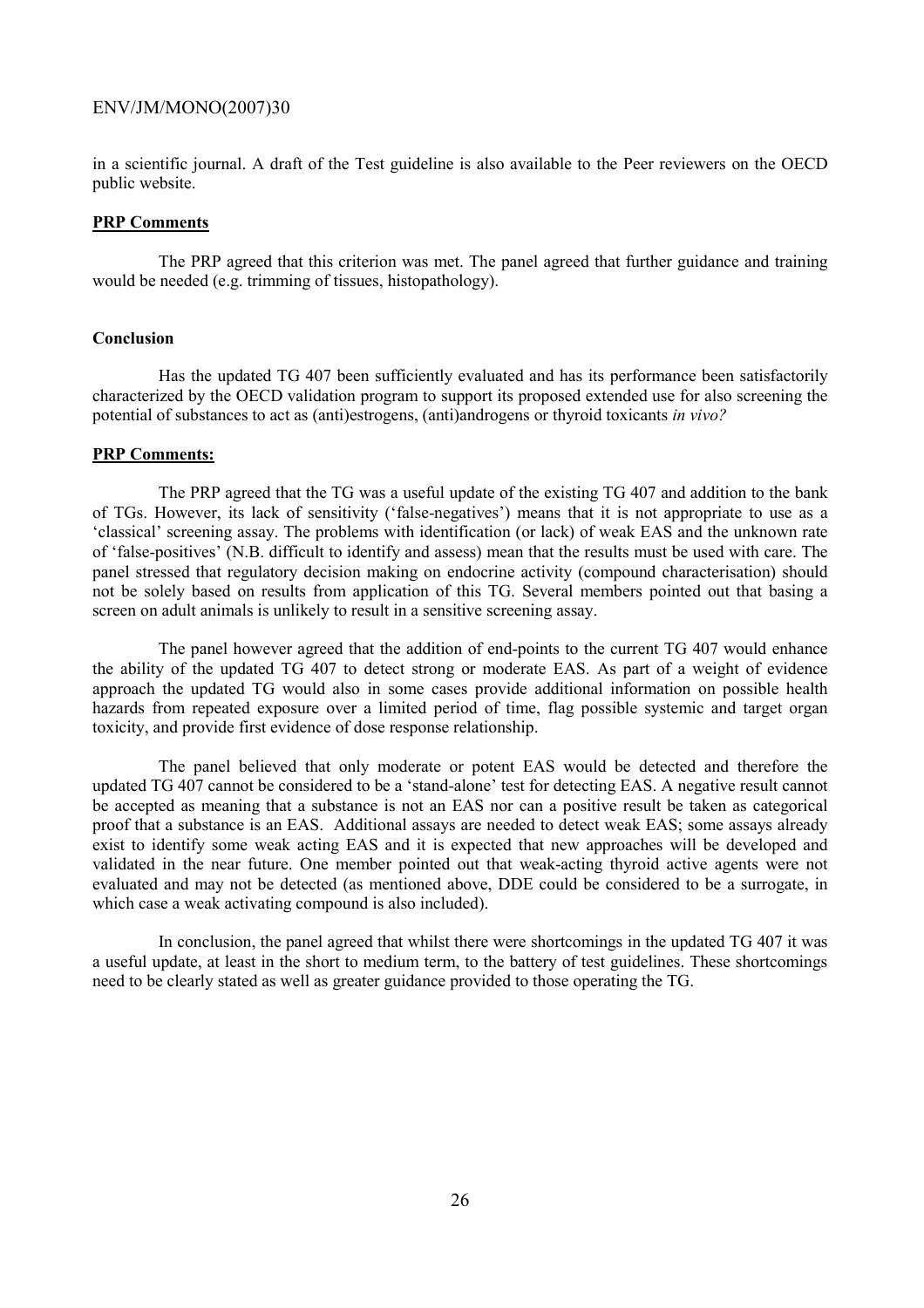#### **ANNEX 1 - DETAILED COMMENTS FROM PRP MEMBERS ON TECHNICAL ISSUES**

 Two members recommended performing counts of homogenization-resistant spermatids (testis) rather than sperm from the epididymis as the former is associated with a lower variability than sperm counts.

 One member thought it was inappropriate to require "at least 2 doses below the overt toxic dose" (para 14.a) as even with range-finding studies the dose selection cannot guarantee that major toxicity is not seen in a lower dose group. This could mean that a request to have 2 doses below major toxicity would require a further study (even if the overall evaluation of the toxicity profile is possible). A change of wording to make clear that overt toxicity should be limited to the highest dose tested, as far as is reasonably possible, should be considered.

 One member believed that the updated TG should require *in vitro* testing for endocrine activity before looking at endocrine effect associated parameters; this would require a definitive scheme of testing and assessment to be developed and stipulated in advance. Another member pointed out that not all substances having endocrine activity can be detected by *in vitro* systems due to the metabolism of parent compounds and possible effects on the metabolism and synthesis of endogenous hormones.

One member proposed the following detailed changes to updated TG 407: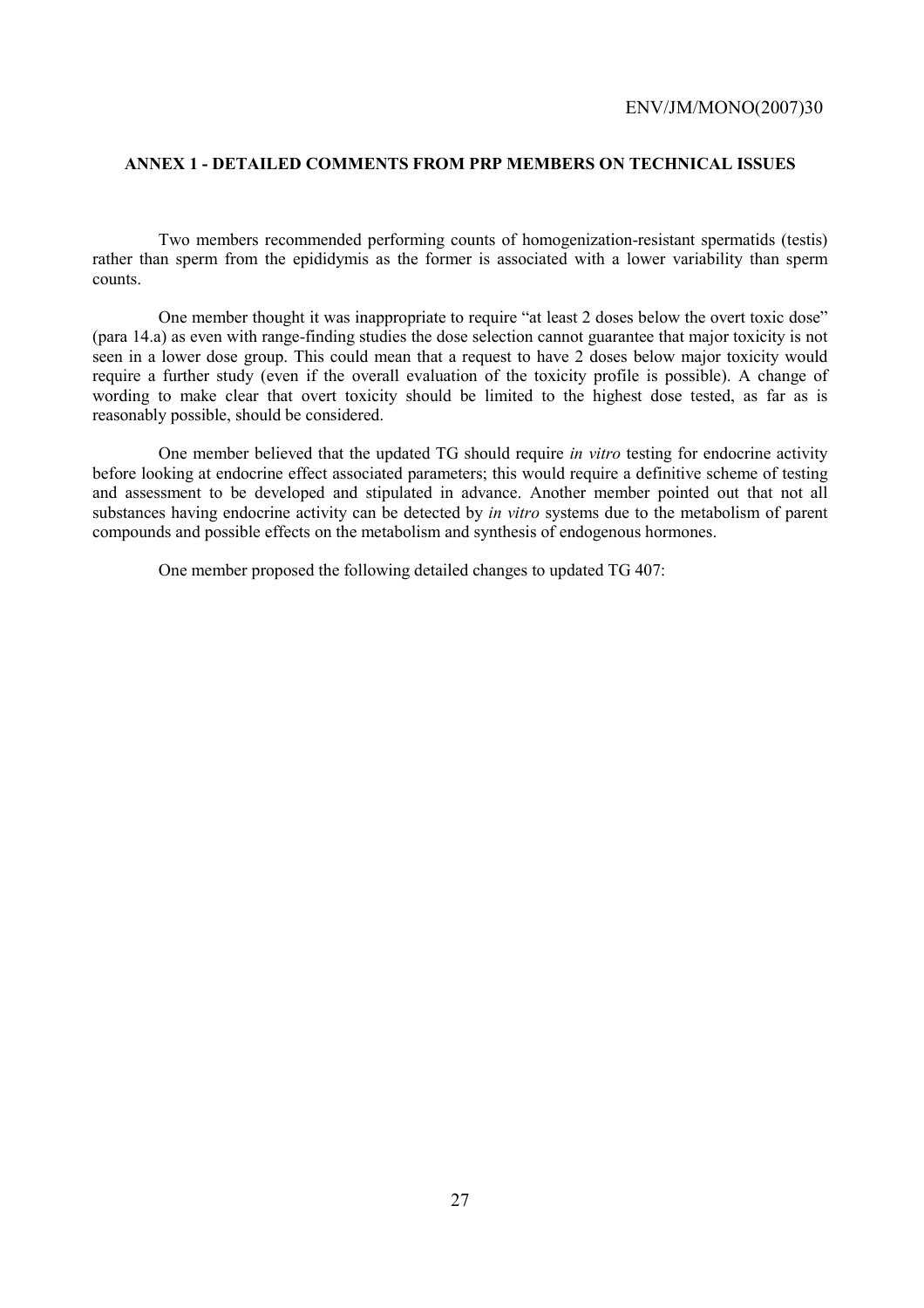| Table 1                                                                                              |                                                                                                                                                                                   |                                                                                                                                                                                                                                                                                                                                                                                    |  |  |  |  |
|------------------------------------------------------------------------------------------------------|-----------------------------------------------------------------------------------------------------------------------------------------------------------------------------------|------------------------------------------------------------------------------------------------------------------------------------------------------------------------------------------------------------------------------------------------------------------------------------------------------------------------------------------------------------------------------------|--|--|--|--|
| <b>Issue</b>                                                                                         | <b>Position</b>                                                                                                                                                                   | <b>Justification</b>                                                                                                                                                                                                                                                                                                                                                               |  |  |  |  |
| <b>The</b><br>female<br>timing<br>οf<br>be<br>needs<br>to<br>necropsy<br>adjusted by oestrous cycle. | Females in the same group should<br>be necropsied on the same day<br>relative to their oestrous cycles.                                                                           | enables<br>the<br>level<br>οf<br>It<br>same<br>for<br>histopathological<br>observation<br>examinations<br>(uterus,<br>vagina,<br>mammary gland).                                                                                                                                                                                                                                   |  |  |  |  |
| thyroid<br>Measurement<br>οf<br>hormone (T4)<br>(draft TG: 29a, 29b)                                 | Not<br>T4<br>for<br>necessary<br>measurement                                                                                                                                      | T4 data showed wide variations in<br>the validation studies.                                                                                                                                                                                                                                                                                                                       |  |  |  |  |
| thyroid<br>Measurement<br>οf<br>(plasma)<br>hormone<br>draff TG: 29b)                                | Change "plasma<br>samples"<br>to<br>"plasma or serum samples".                                                                                                                    | $\mathbf{1}$ .<br>In.<br>examination<br>of<br>clinical<br>biochemistry, they usually use serum<br>samples.<br>2. Thyroid hormones are able to be<br>measurable with serum samples as<br>well as plasma ones.<br>3. If samples are limited to plasma<br>only, it takes more time and work<br>because a separate blood sample<br>will have to be collected for the<br>plasma sample. |  |  |  |  |
| Measurement<br>of<br>thyroid<br>hormone                                                              | of<br>thyroid<br>measurement<br>ls.<br>hormones necessary?                                                                                                                        | validation<br>the<br>studies,<br>In.<br>histopathological examination was<br>more sensitive than thyroid hormone<br>Effects on thyroids<br>measurement.<br>could be one of the histopathlogical<br>findings.                                                                                                                                                                       |  |  |  |  |
| Observation<br>of<br>oestrous<br>cycle by vaginal<br>smear<br>(draft $TG: 23a$ )                     | Synchronization of the oestrous<br>cycle by vaginal smear is not<br>necessary for blinded examination.                                                                            | Technically, it is not difficult to collect<br>and<br>evaluate<br>vaginal<br>smears,<br>regardless of the cycle phase.                                                                                                                                                                                                                                                             |  |  |  |  |
| Fixation of tissues such as<br>testis, epidiymis                                                     | Appropriate fixation (ex. Bouin's<br>solution etc.) needs to be selected.                                                                                                         | 1. Good specimens are not always<br>obtained from formaline fixation.<br>2. Testis is an important target organ<br>of toxic substances.<br>3. As there are no other endpoints<br>testicular<br>toxicity,<br>related<br>to<br>histopathological<br>examination<br>of<br>testis is very important.                                                                                   |  |  |  |  |
| Diet sample retention and<br>analysis<br>οf<br>dietary<br>contaminants (draft TG: 8a)                | Is this necessary? If needed,<br>which contaminants should be<br>tested for, and how does one<br>determine their standard levels? A<br>detailed protocol needs to be<br>provided. | 1. This updated TG407 can not<br>weak<br>detect<br>hormone<br>active<br>substances, making analysis of trace<br>amounts of dietary hormone like<br>substances questionable.<br>2. Since there is no protocol for<br>testing for dietary contaminants in the<br>current TG, some confusion will<br>occur unless a detailed protocol is<br>available.                                |  |  |  |  |
| Additional<br>parameters<br>οf<br>blood clinical biochemistry<br>(draft $TG: 29$ )                   | A specific description for additional<br>parameters needs to be provided.                                                                                                         | This TG is an assay for evaluating<br>endocrine affecting substances.                                                                                                                                                                                                                                                                                                              |  |  |  |  |